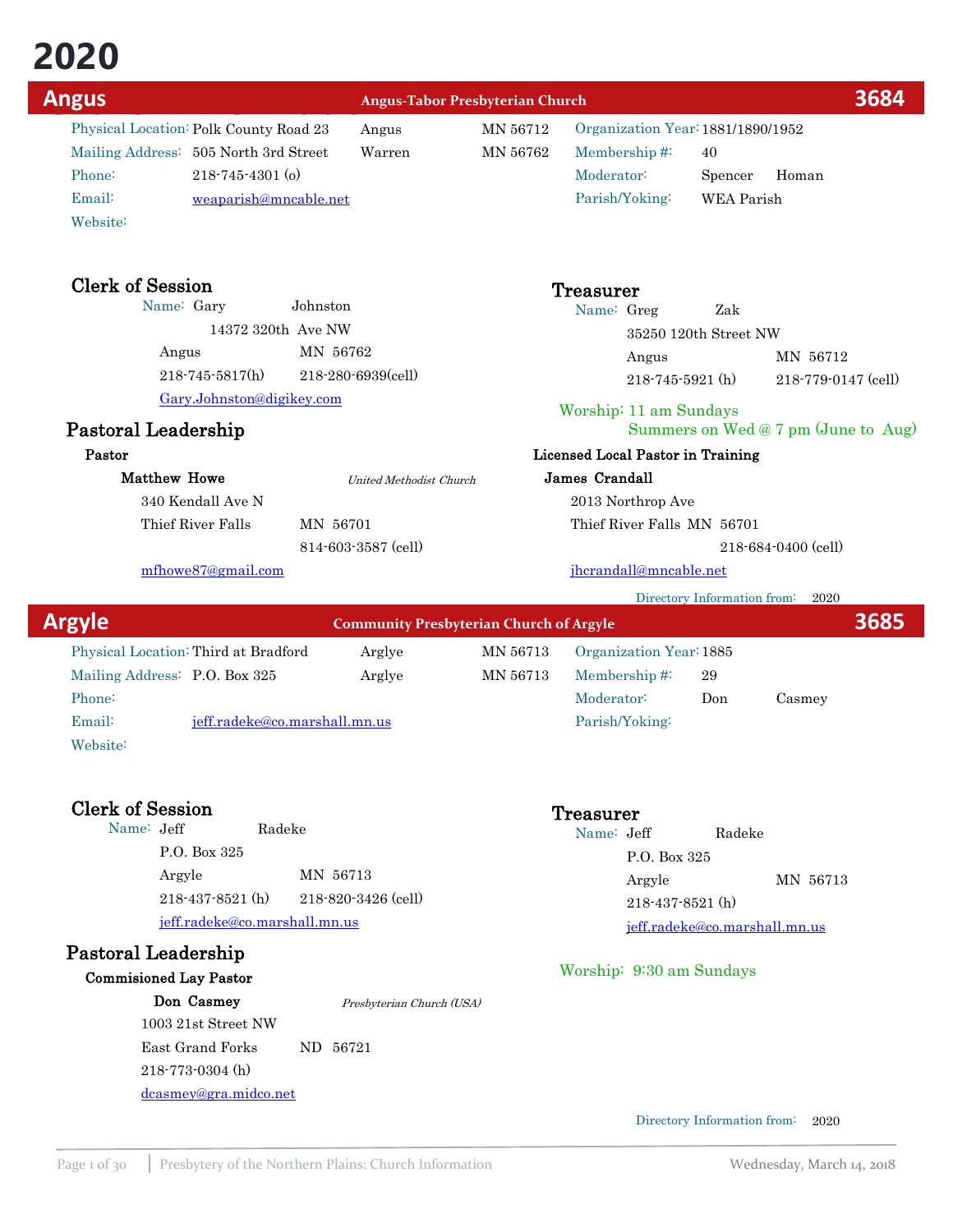| <b>Arvilla</b>                      |                                         | Arvilla Presbyterian Church                            |          |                              |                             | 6197               |
|-------------------------------------|-----------------------------------------|--------------------------------------------------------|----------|------------------------------|-----------------------------|--------------------|
| Physical Location: Heartford Street |                                         | Arvilla                                                | ND 58251 | Organization Year: 1884      |                             |                    |
| Mailing Address: P.O. Box 537       |                                         | Larimore                                               | ND 58251 | Membership#:                 | 27                          |                    |
| Phone:                              | $701 - 343 - 2458$ (o)                  |                                                        |          | Moderator:                   | $\thicksim$                 | Vacant             |
| Email:                              | theyoke@centurylink.net                 |                                                        |          | Parish/Yoking:               |                             | UMC/PC(USA) Parish |
| Website:                            |                                         |                                                        |          |                              |                             |                    |
| <b>Clerk of Session</b>             |                                         |                                                        |          | <b>Treasurer</b>             |                             |                    |
| Name: Arlene                        | Paulson                                 |                                                        |          | Name: Linda                  | Warnke                      |                    |
|                                     | 3156 Highway 2                          |                                                        |          |                              | 1610 27th Street NE         |                    |
| Arvilla                             |                                         | ND 58214                                               |          | Emerado                      |                             | ND 58228           |
|                                     | 701-343-2759 (h)                        |                                                        |          | 701-594-5222 (h)             |                             |                    |
|                                     |                                         |                                                        |          |                              | gmalindaw@hotmail.com       |                    |
| <b>Pastoral Leadership</b>          |                                         |                                                        |          |                              |                             |                    |
| <b>Licensed Local Pastor</b>        |                                         |                                                        |          |                              | Worship: 9:45 am            |                    |
| Raenelle Sorensen                   |                                         | United Methodist Church                                |          |                              |                             |                    |
|                                     | 205 W. 3rd Street                       |                                                        |          | Commissioner: Brenda Becker  |                             |                    |
| Larimore                            |                                         | ND 58251                                               |          |                              |                             |                    |
|                                     |                                         | $701-270-9545$ (cell)                                  |          |                              |                             |                    |
|                                     | theyoke@centurylink.net                 |                                                        |          |                              | Directory Information from: | 2020               |
| <b>Baker/Downer</b>                 |                                         | <b>Westminster Presbyterian Church of Baker/Downer</b> |          |                              |                             | 10934              |
|                                     | Physical Location: 11927 123rd Avenue S | Baker                                                  | MN 56513 | Organization Year: 1883/1907 |                             |                    |
|                                     | Mailing Address: 11927 123rd Avenue S   | Baker                                                  | MN 56513 | Membership#:                 | 53                          |                    |
| Phone:                              | 218-789-7136 (o)                        |                                                        |          | Moderator:                   | Lorelee                     | Benz               |
| Email:                              |                                         |                                                        |          | Parish/Yoking:               |                             |                    |
| Website:                            | www.bakerdownerchurch.com               |                                                        |          |                              |                             |                    |

Clerk of Session<br>
Name: Kathy Scheffler<br>
Scheffler<br>
Scheffler<br>
Name: Gl Name: Kathy 2649 110th Street Barnesville MN 56514 kathyscheffler@ymail.com 218-493-4312 (h) 218-329-3124 (cell)

# Pastoral Leadership

Loralee Benz 1217 4th Street North Fargo ND 58102 701-306-7453 (cell) ljoy87@gmail.com lbenz@sbellbanks.com Presbyterian Church (USA)

Directory Information from: 2020

Name: Glen Deeton

603 34th Avenue South

Worship Time: 9:30 am

Moorhead MN 56560

218-299-5772 (h) 701-730-6175 (cell)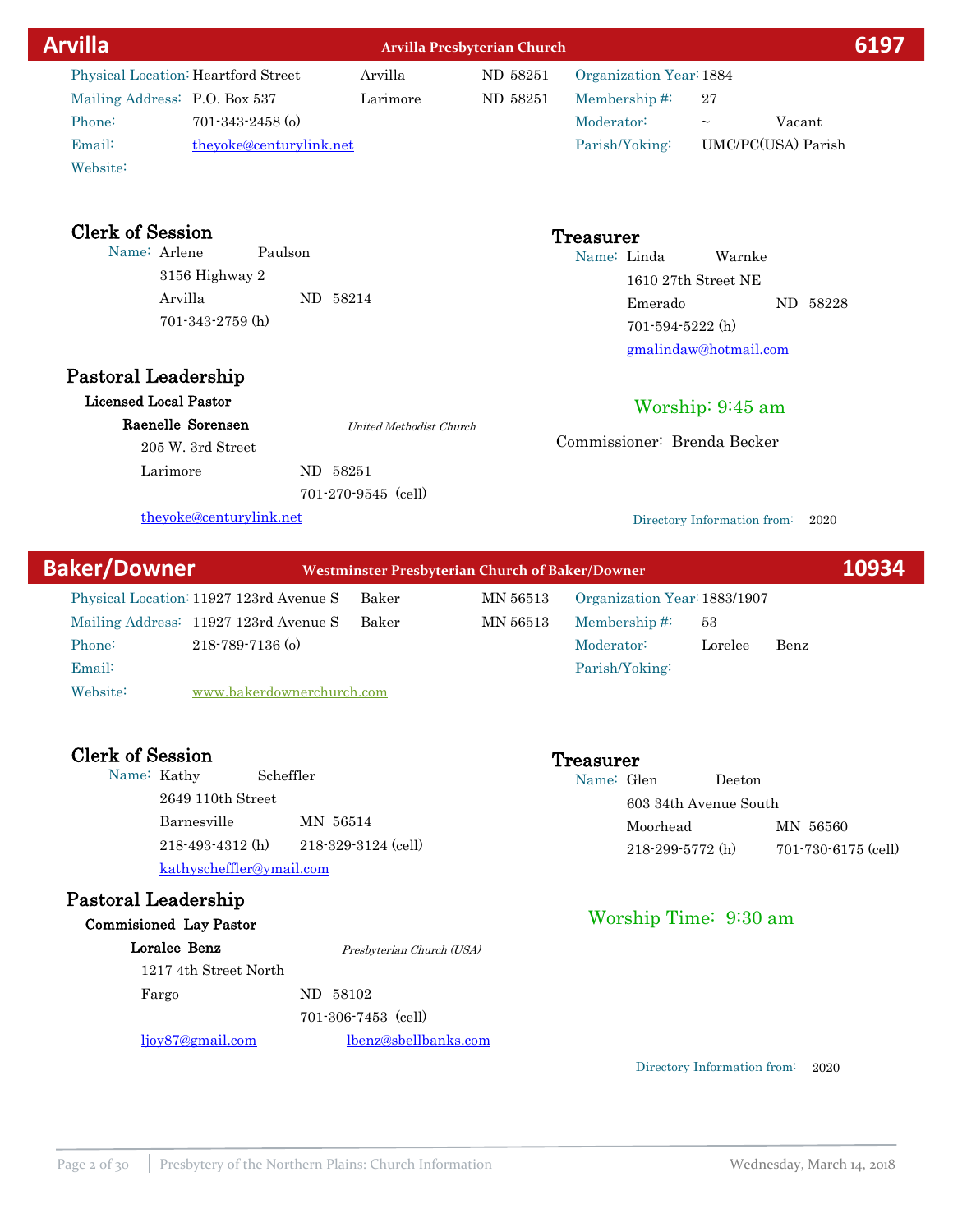| <b>Bismarck</b> |          |                                    | <b>First Presbyterian Church of Bismarck</b> | 6095     |                         |        |                |  |
|-----------------|----------|------------------------------------|----------------------------------------------|----------|-------------------------|--------|----------------|--|
|                 |          | Physical Location: 214 East Thayer | Bismarck                                     | ND 58501 | Organization Year: 1873 |        |                |  |
|                 |          | Mailing Address: 214 East Thayer   | Bismarck                                     | ND 58501 | Membership $#$          | 516    |                |  |
|                 | Phone:   | $701-223-6091$ (o)                 |                                              |          | Moderator:              | Leanne | <b>Simmons</b> |  |
|                 | Email:   | firstpresbyterian@fpcbismarck.com  |                                              |          | Parish/Yoking:          |        |                |  |
|                 | Website: | www.fpcbismarck.com                |                                              |          |                         |        |                |  |

# Clerk of Session<br>
Name: Alice Nix<br>
Name: Police Nix

Name: Alice 525 Dohn Avenue Bismarck ND 58503 dnix15@bis.midco.net 701-751-7501 (h)

# Pastoral Leadership

Pastor, Head of Staff

Rev. Dr. Leanne Simmons

Name: Robert Tonolli 214 East Thayer Avenue Bismarck ND 58501 rtonolli@bis.midco.net 701-222-2133 (h)

### Christian Education Director: Cheree

### Worship Time: 10 am

Commissioners: Jim Skarat, Shari Orser, EllaGutzke

### Directory Information from: 2020

| <b>Bismarck Rural</b>            |                                     |                | <b>Glencoe Sloan Memorial</b> |                         |       |           | 6099 |
|----------------------------------|-------------------------------------|----------------|-------------------------------|-------------------------|-------|-----------|------|
| Physical Location: 154 Avenue SE |                                     | Rural Bismarck |                               | Organization Year: 1885 |       |           |      |
|                                  | Mailing Address: 4220 Shaun Lane #1 | Mandan         | ND 58554                      | Membership $\#$ :       | 33    |           |      |
| Phone:                           | 701-226-6921                        |                |                               | Moderator:              | Steve | Schroeder |      |
| Email:                           | nanml1944@gmail.com                 |                |                               | Parish/Yoking:          |       |           |      |

Website:

Clerk of Session<br>
Name: Nancy Laschkewitsch (Name: Name: Name: Name: Name: Name: Name: Name: Name: Name: Name: Name: Name: Name: Name: Name: Name: Name: Name: Name: Name: Name: Name: Name: Name: Name: Name: Name: Name: Nam Laschkewitsch 4220 Shaun Lane SE #1 Mandan ND 58554 701-226-6921 (cell)

nandel@bis.midco.net

## Pastoral Leadership

### Pastor

Vacant

Name: Nancy Laschkewitsch 4220 Shaun Lane SE #1 Mandan ND 58554 nandel@bis.midco.net 701-226-6921 (cell)

Worship: 9 am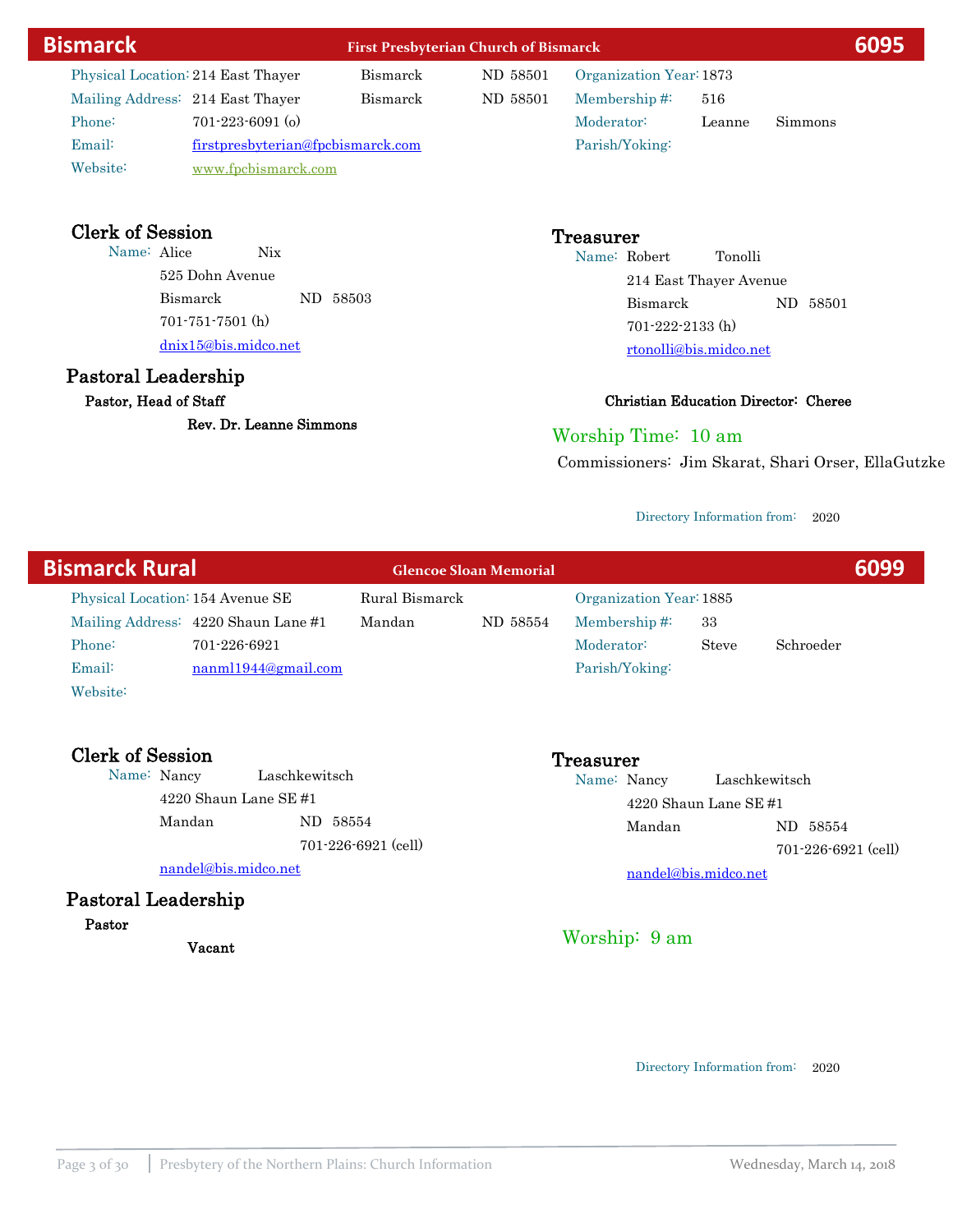| <b>Bottineau</b>                   |                                 | <b>United Parish of Bottineau</b>           |          |                         |                             |          | 6142 |
|------------------------------------|---------------------------------|---------------------------------------------|----------|-------------------------|-----------------------------|----------|------|
| Physical Location: 801 Main Street |                                 | Bottineau                                   | ND 58318 | Organization Year: 1884 |                             |          |      |
| Mailing Address: 801 Main Street   |                                 | Bottineau                                   | ND 58318 | Membership# $\ddot{ }$  | 53                          |          |      |
| Phone:                             | $701 - 228 - 2800$ (o)          |                                             |          | Moderator:              | Elaine                      | Sveet    |      |
| Email:                             | unitedparishbottineau@gmail.com |                                             |          | Parish/Yoking:          |                             |          |      |
| Website:                           | www.unitedparishbottineau.com   |                                             |          |                         |                             |          |      |
| <b>Clerk of Session</b>            |                                 |                                             |          | <b>Treasurer</b>        |                             |          |      |
| Name: Marsha                       | Martin                          |                                             |          | Name: David             | Kyle                        |          |      |
|                                    | 303 Sinclair St                 |                                             |          |                         | 9380 Highway 60             |          |      |
|                                    | Bottineau                       | ND 58318                                    |          | Bottineau               |                             | ND 58318 |      |
|                                    | $701 - 228 - 2178$ (h)          |                                             |          |                         | $701 - 228 - 2763$ (h)      |          |      |
| Pastoral Leadership                |                                 |                                             |          |                         |                             |          |      |
| <b>Local Licensed Pastor</b>       |                                 |                                             |          | Worship: 10 am          |                             |          |      |
| Ken Mund                           |                                 | <b>United Methodist Church</b>              |          |                         |                             |          |      |
|                                    | 702 Kersten Street              |                                             |          |                         |                             |          |      |
| Bottineau                          |                                 | ND 58318                                    |          |                         |                             |          |      |
|                                    |                                 | 605-886-8971 (cell)                         |          |                         |                             |          |      |
|                                    | kenmund@gmail.com               |                                             |          |                         | Directory Information from: | 2020     |      |
| <b>Buffalo</b>                     |                                 | <b>First Presbyterian Church of Buffalo</b> |          |                         |                             |          | 6117 |

| Physical Location: 204 Bush Ave N. |                  | Buffalo | ND 58011 | Organization Year: 1880 |                      |          |  |
|------------------------------------|------------------|---------|----------|-------------------------|----------------------|----------|--|
| Mailing Address: P.O. Box 146      |                  | Buffalo | ND 58011 | Membership $\#$         | 16                   |          |  |
| Phone:                             |                  |         |          | Moderator:              | Donna                | Monteith |  |
| Email:                             | myinsur@ictc.com |         |          | Parish/Yoking:          | Sibley Trails Parish |          |  |
| Website:                           |                  |         |          |                         |                      |          |  |

Clerk of Session<br>
Name: Tammy Erickson<br>
Treasurer<br>
The Name: To Name: Tammy 13885 28th Street SE Buffalo ND 58011 mvinsur@ictc.com 701-633-5542 (h) 701-552-2463 (cell)

# Pastoral Leadership

Pastor

Vacant

Name: Terry Grieve 204 4th Avenue South Buffalo ND 58011 htgrieve@wah.midco.net 701-633-5256 (h)

### Worship: 10 am Summers in Tower City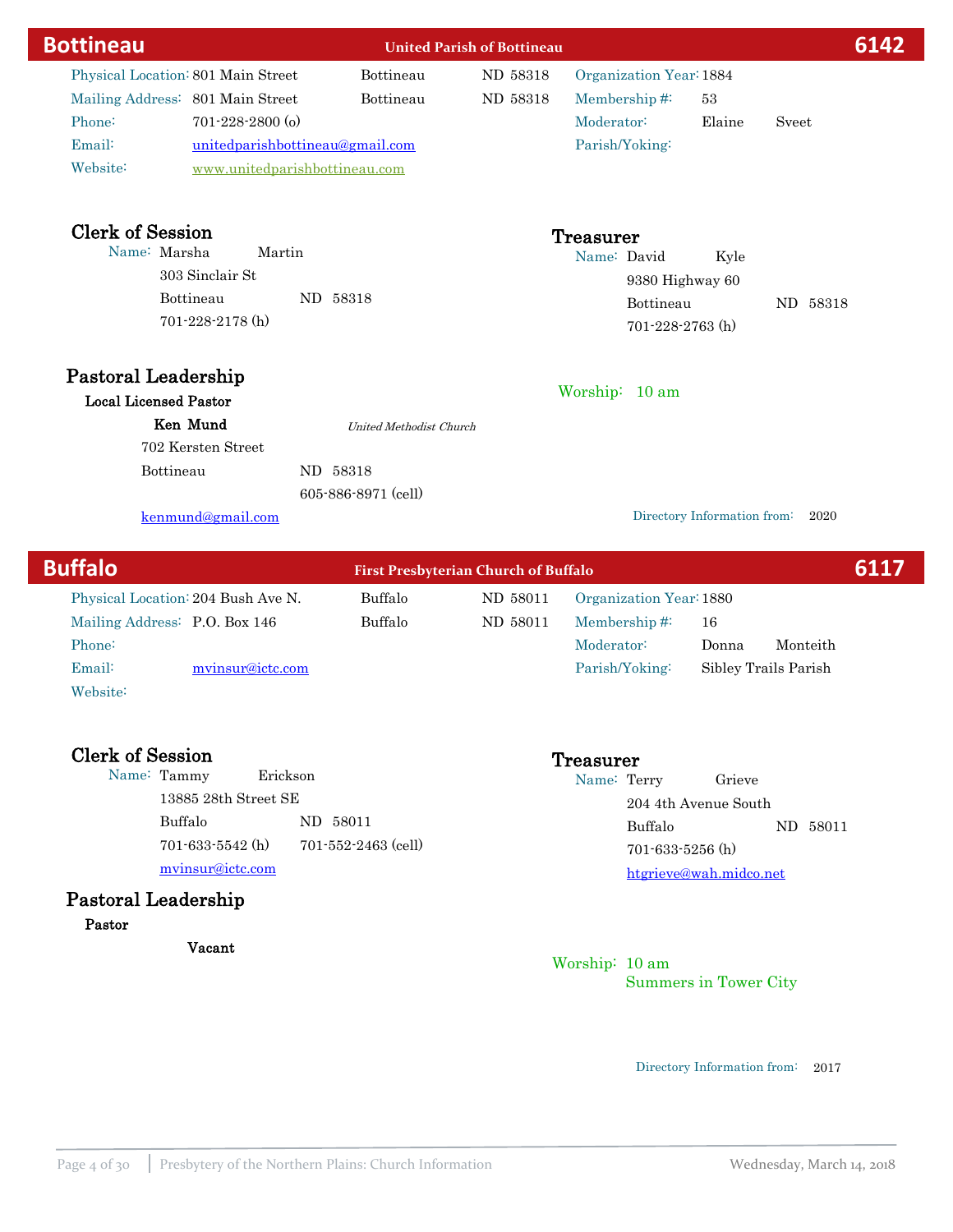| <b>Calvin</b>                                    |                                     | <b>Glenila Presbyterian Church of Calvin</b>        |                         |                             | 6200              |  |
|--------------------------------------------------|-------------------------------------|-----------------------------------------------------|-------------------------|-----------------------------|-------------------|--|
| Physical Location:                               | Calvin                              | ND 58323                                            | Organization Year: 1898 |                             |                   |  |
| Mailing Address: 7317 106th Street NE            | Sarles                              | ND 58372                                            | Membership#:            | 36                          |                   |  |
| Phone:                                           |                                     |                                                     | Moderator:              | $\tilde{\phantom{a}}$       | Vacant            |  |
| Email:                                           |                                     |                                                     | Parish/Yoking:          |                             | Yoked with Hannah |  |
| Website:<br>www.northparish.net                  |                                     |                                                     |                         |                             |                   |  |
| <b>Clerk of Session</b>                          |                                     |                                                     | <b>Treasurer</b>        |                             |                   |  |
| Name: Diane<br>O'Brein                           |                                     |                                                     | Name: Shelly            | Wold                        |                   |  |
| 7317 106th Street NE                             |                                     |                                                     | P.O. Box 74             |                             |                   |  |
| Sarles<br>ND 58372                               |                                     |                                                     | Calvin                  |                             | ND 58323          |  |
| 701-697-5284 (h)                                 |                                     |                                                     | 701-697-5339 (h)        |                             |                   |  |
| ladydi895@yahoo.com                              |                                     |                                                     |                         |                             |                   |  |
| Pastoral Leadership                              |                                     |                                                     |                         |                             |                   |  |
| <b>Supply Preacher</b>                           |                                     |                                                     | Worship: 9 am           |                             |                   |  |
| Adrian Olson                                     | Evangelical Church of North America |                                                     |                         |                             |                   |  |
| 905 16th Avenue                                  |                                     |                                                     |                         |                             |                   |  |
| Langdon<br>ND 58249                              |                                     |                                                     |                         |                             |                   |  |
| $701 - 256 - 3161$ (h)                           | 701-370-0622 (cell)                 |                                                     |                         |                             |                   |  |
| adriano@dvl.midco.net                            |                                     |                                                     |                         | Directory Information from: | 2020              |  |
| <b>Casselton</b>                                 |                                     | <b>Westminster Presbyterian Church of Casselton</b> |                         |                             | 6118              |  |
| Physical Location: 242 6th Avenue North          | Casselton                           | ND 58012                                            | Organization Year: 1879 |                             |                   |  |
| Mailing Address: P.O. Box 928                    | Casselton                           | ND 58012                                            | Membership#:            | 145                         |                   |  |
| Phone:<br>$701 - 347 - 4629$ (o)                 |                                     |                                                     | Moderator:              | Paul                        | Campbell          |  |
| Email:<br>wpcasselton@msn.com                    |                                     |                                                     | Parish/Yoking:          |                             |                   |  |
| Website:<br>www.casseltonwpc.com                 |                                     |                                                     |                         |                             |                   |  |
|                                                  |                                     |                                                     |                         |                             |                   |  |
| <b>Clerk of Session</b><br>Name: Lana<br>Schultz |                                     |                                                     | Treasurer               |                             |                   |  |
| P.O. Box 891                                     |                                     |                                                     | Name: Todd              | Ellison                     |                   |  |
| Casselton<br>ND 58012                            |                                     |                                                     |                         | 4005 162nd Avenue SE        |                   |  |
| 701-347-5308 (h)                                 | 701-238-4538 (cell)                 |                                                     | Mapleton                |                             | ND 58059          |  |
|                                                  |                                     |                                                     | 701-282-2905 (h)        |                             |                   |  |

lanaj0@casselton.net

# Pastoral Leadership

Commisioned Lay Pastor

Paul Campbell 1611 Oakwood Dr.

West Fargo ND 58078 Presbyterian Church (USA)

712-490-0961 (cell)

paul.h.campbell@gmail.com

Directory Information from: 2020

Trellison71@gmail.com

Worship Time: 9:30 am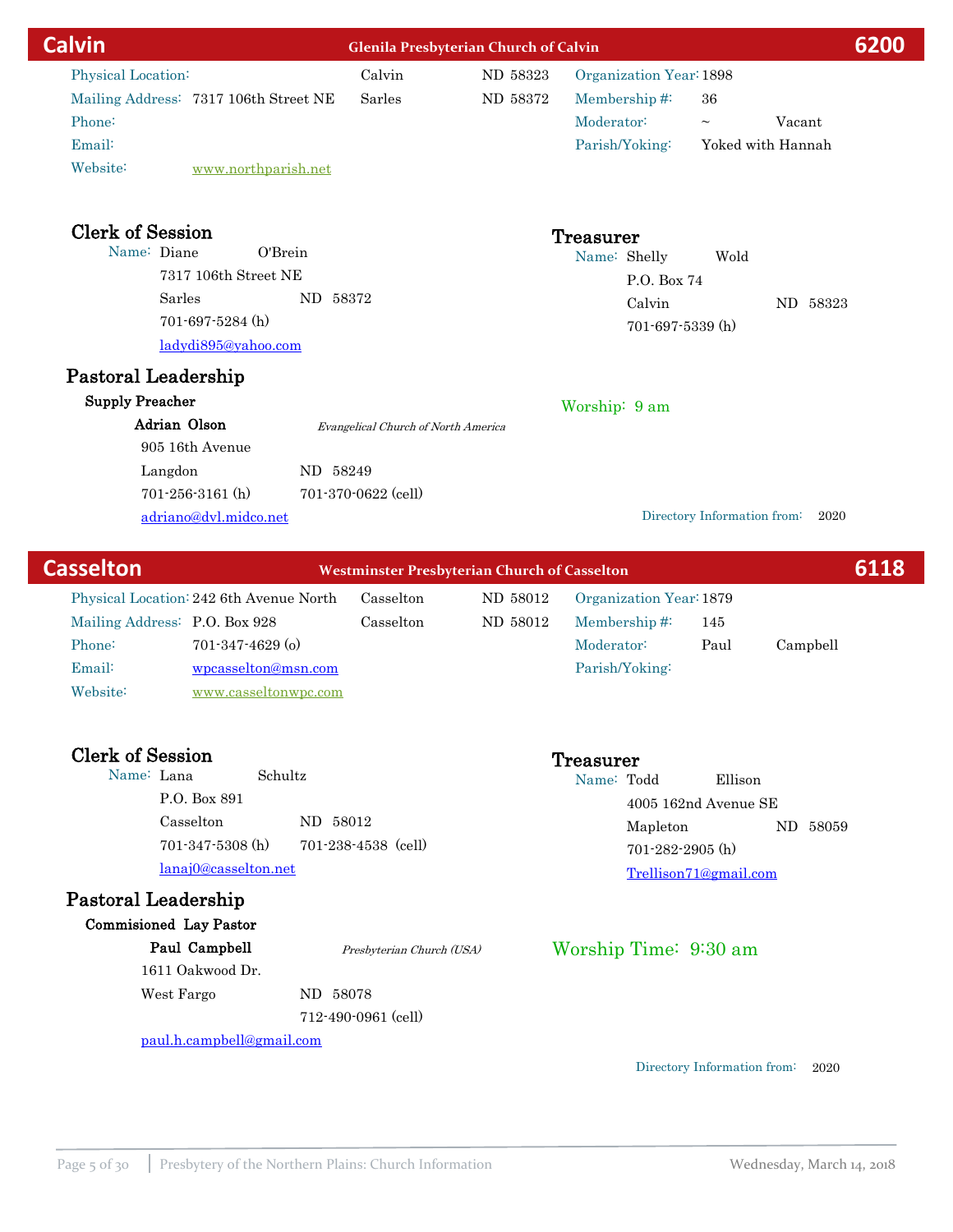| <b>Cavalier</b>                          |                          | <b>Cavalier Presbyterian Church</b> |                         |                          |  |  |
|------------------------------------------|--------------------------|-------------------------------------|-------------------------|--------------------------|--|--|
| Physical Location: 106 West 1st Avenue S | Cavalier                 | ND 58220                            | Organization Year: 1890 |                          |  |  |
| Mailing Address: 106 West First Avenue   | Cavalier                 | ND 58220                            | Membership $#$          | 75                       |  |  |
| $701 - 265 - 4505$ (o)<br>Phone:         |                          |                                     | Moderator:              | Marge<br>Landwehr        |  |  |
| Email:                                   | cavpresusa@polarcomm.com |                                     | Parish/Yoking:          |                          |  |  |
| Website:                                 |                          |                                     |                         |                          |  |  |
| <b>Clerk of Session</b>                  |                          |                                     | <b>Treasurer</b>        |                          |  |  |
| Name: Cleone                             | Whelan                   |                                     | Name: Tom               | McFadden                 |  |  |
| $14155$ 84th Street NE                   |                          |                                     |                         | 9524 11th Avenue SW      |  |  |
| Crystal                                  | ND 58222                 |                                     | Cavalier                | ND 58220                 |  |  |
| $701 - 657 - 2312$ (h)                   |                          |                                     | $701 - 265 - 4608$ (h)  |                          |  |  |
| cwhelan@polarcomm.com                    |                          |                                     |                         | thomasmefaddan@gmail.com |  |  |

### Pastoral Leadership

Pastor

Vacant

Worship Time: 10 am

104 Main Ave

todsara@ictc.com

Worship 9 am

Colgate ND 58046

Directory Information from: 2020

thomasmcfadden@gmail.com

**Colgate First Presbyterian Church of Colgate Fig. 2008** Physical Location: Colgate ND 58046 Mailing Address: 13544 Trevor Drive Colgate ND 58046 Email: Phone: 701-945-2688 (o) Website: Membership #: 33 Organization Year:1902 Parish/Yoking: Clerk of Session<br>
Name: Jeanine Mewes<br>
Mewes Name: Sara Erickson Moderator: ~ Vacant

Name: Jeanine ND 58046 rmewes@rocketmail.com 13548 Trevor Dr Colgate 701-945-2464 (h) 701-261-3466 (cell)

### Pastoral Leadership

### Pastor

Mark Flaten PO Box 85 Finley ND 58230 701-524-2474 (h) 701-789-0582 (cell)

flatmark1@yahoo.com

Assembly of God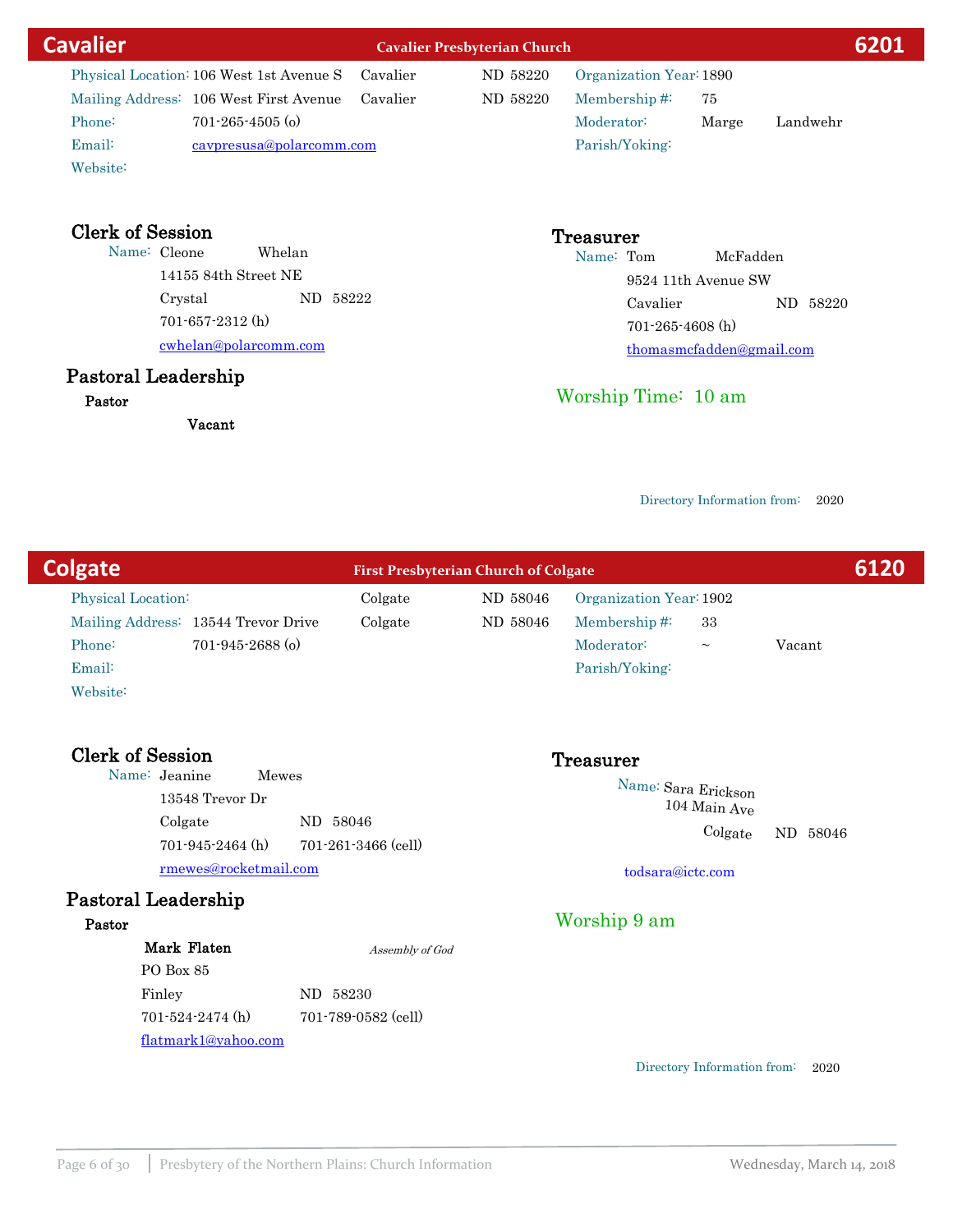| Cooperstown                                          |                           |          | <b>First Presbyterian Church of Cooperstown</b> | 6121     |                         |                             |                                                |
|------------------------------------------------------|---------------------------|----------|-------------------------------------------------|----------|-------------------------|-----------------------------|------------------------------------------------|
| Physical Location: 1003 Burrel Avenue NE Cooperstown |                           |          |                                                 | ND 58425 | Organization Year: 1923 |                             |                                                |
| Mailing Address: Box 133                             |                           |          | Cooperstown                                     | ND 58425 | Membership#:            | 24                          |                                                |
| Phone:                                               | $701 - 676 - 2761$ (o)    |          |                                                 |          | Moderator:              | Sherri                      | Frederikson                                    |
| Email:                                               | trinitybinford@mlgc.com   |          |                                                 |          | Parish/Yoking:          | Tri-County Parish           |                                                |
| Website:                                             | www.tricountyministry.com |          |                                                 |          |                         |                             |                                                |
| <b>Clerk of Session</b>                              |                           |          |                                                 |          | <b>Treasurer</b>        |                             |                                                |
| Name: Beverly                                        |                           | Campbell |                                                 |          | Name: Rita              | Jungels                     |                                                |
|                                                      | 10591 6th Street SE       |          |                                                 |          |                         | 509 10th Avenue SW          |                                                |
|                                                      | Hannaford                 | ND 58448 |                                                 |          | Valley City             |                             | ND 58072                                       |
|                                                      | $701 - 769 - 2424$ (h)    |          |                                                 |          |                         |                             | 701-238-1943 (cell)                            |
|                                                      | bcamp@invisimax.com       |          |                                                 |          |                         | jungelsr@yahoo.com          |                                                |
| Pastoral Leadership                                  |                           |          |                                                 |          |                         |                             |                                                |
| Pastor, Head of Staff                                |                           |          |                                                 | Pastor   |                         |                             |                                                |
|                                                      | Sherri Frederikson        |          | Evangelical Lutheran Church in America          |          | Vacant                  |                             |                                                |
|                                                      | 711 Whinery Street        |          |                                                 |          |                         |                             |                                                |
| Binford                                              |                           | ND 58416 |                                                 |          |                         |                             | Worship changes from 9:45 to 11:15 see website |
|                                                      | 701 676-2762 (h)          |          | 336-688-2879 (cell)                             |          |                         |                             |                                                |
|                                                      | PastorSherri@yahoo.com    |          |                                                 |          |                         | Directory Information from: | 2020                                           |
|                                                      |                           |          |                                                 |          |                         |                             |                                                |
| <b>Crookston</b>                                     |                           |          | <b>First Presbyterian Church of Crookston</b>   |          |                         |                             | 3689                                           |
| Physical Location: 510 North Broadway                |                           |          | Crookston                                       | MN 56716 | Organization Year: 1882 |                             |                                                |
| Mailing Address: 510 North Broadway                  |                           |          | Crookston                                       | MN 56716 | Membership#:            | 63                          |                                                |
| Phone:                                               | $218 - 281 - 5803$ (o)    |          |                                                 |          | Moderator:              | Elise                       | Pokel                                          |

Email: crxpres@midconetwork.com Phone: 218-281-5803 (o) Website: [www.crookstonfirstpres.org](http://www.crookstonfirstpres.org)

Clerk of Session<br>
Name: Sandy Perkins<br>
Treasurer<br>
Name: Creasurer Name: Sandy 202 South Hubbard Street Crookston MN 56716 sandra.perkins.iqsv@statefarm.co 218-281-5899 (h)

# Pastoral Leadership

### Pastor

Elise Pokel

341 Spendley Street Crookston MN 56716 701-540-3054 (cell) Evangelical Lutheran Church in America

pastor.e.pokel@gmail.com

Parish/Yoking:

Name: Craig Morgan 27948 330th Street SW Crookston MN 56716 218-281-5531 (h)

# Worship Time: 10:30 am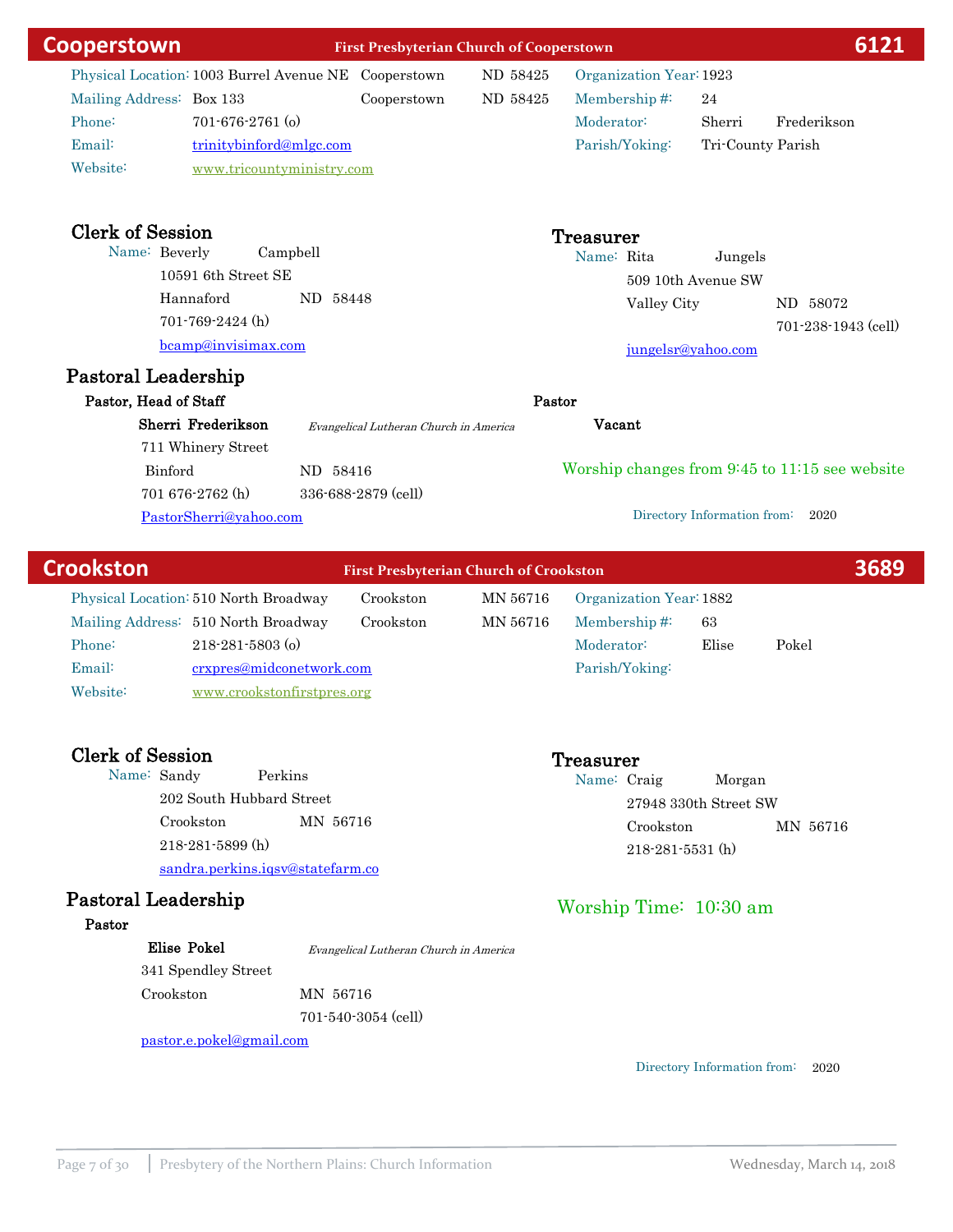| <b>Devils Lake</b>                                                                                                                                                                                                                               | <b>Westminster Presbyterian Church of Devils Lake</b>                                                      |                      |                                                                                      |                              | 6143                            |
|--------------------------------------------------------------------------------------------------------------------------------------------------------------------------------------------------------------------------------------------------|------------------------------------------------------------------------------------------------------------|----------------------|--------------------------------------------------------------------------------------|------------------------------|---------------------------------|
| Physical Location: 501 5th Street NE<br>Mailing Address: 501 5th Street NE<br>Phone:<br>$701 - 662 - 3584$ (o)<br>Email:<br>Website:                                                                                                             | Devils Lake<br>Devils Lake<br>presbyteriansdevilslake@gmail.com                                            | ND 58301<br>ND 58301 | Organization Year: 1883<br>Membership#:<br>Moderator:<br>Parish/Yoking:              | 44<br>Trudy                  | Dumont                          |
| <b>Clerk of Session</b><br>Name: Katie<br>8431 52nd Street NE<br>Devils Lake<br>701-662-8498 (h)<br>katie.nettell@gmail.com<br><b>Pastoral Leadership</b><br><b>Designated Pastor</b><br><b>Trudy Dumont</b><br>501 5th Street NE<br>Devils Lake | Nettell<br>ND 58301<br>701-230-1221 (cell)<br>Presbyterian Church (USA)<br>ND 58301<br>626-825-2330 (cell) |                      | Treasurer<br>Name: Marvin<br>819 4th Street NE<br>Devils Lake<br>Worship: $10:30$ am | Mead<br>mcmead@dvl.midco.net | ND 58301<br>701-351-7831 (cell) |
| trudu@comcast.net                                                                                                                                                                                                                                |                                                                                                            |                      |                                                                                      | Directory Information from:  | 2020                            |
| <b>Dilworth</b>                                                                                                                                                                                                                                  | <b>Presbyterian Church of Dilworth</b>                                                                     |                      |                                                                                      |                              | 3860                            |
| Physical Location: 2 Second Street SW<br>Mailing Address: P.O. Box 454<br>218-236-8334 (o)<br>Phone:<br>Email:<br>Website:<br><b>Clerk of Session</b>                                                                                            | Dilworth<br>Dilworth                                                                                       | MN 56529<br>MN 56529 | Organization Year: 1907<br>Membership#:<br>Moderator:<br>Parish/Yoking:              | 17<br>Rick                   | Raum                            |
| Name: Faye                                                                                                                                                                                                                                       | Crume                                                                                                      |                      | Treasurer<br>Name: Mark                                                              | Frisco                       |                                 |

Name: Faye Crume 131 130th Street South Glyndon MN 56547 fc.prodietpet@yahoo.com 218-498-0235 (h) 218-498-2874 (cell)

# Pastoral Leadership

| Rick Larson             | Presbyterian Church (USA) | Worship: $9:30$ am<br>Bible Study Monday at 6:30 pm |
|-------------------------|---------------------------|-----------------------------------------------------|
| 27901 82nd Avenue South |                           |                                                     |
| Hawley                  | MN 56549                  |                                                     |
| $218-937-5338$ (h)      | $218 - 329 - 9196$ (cell) |                                                     |

Directory Information from: 2020

West Fargo ND 58078

326 6th Street West

msfrisco@ideaone.net 701-541-0794 (h)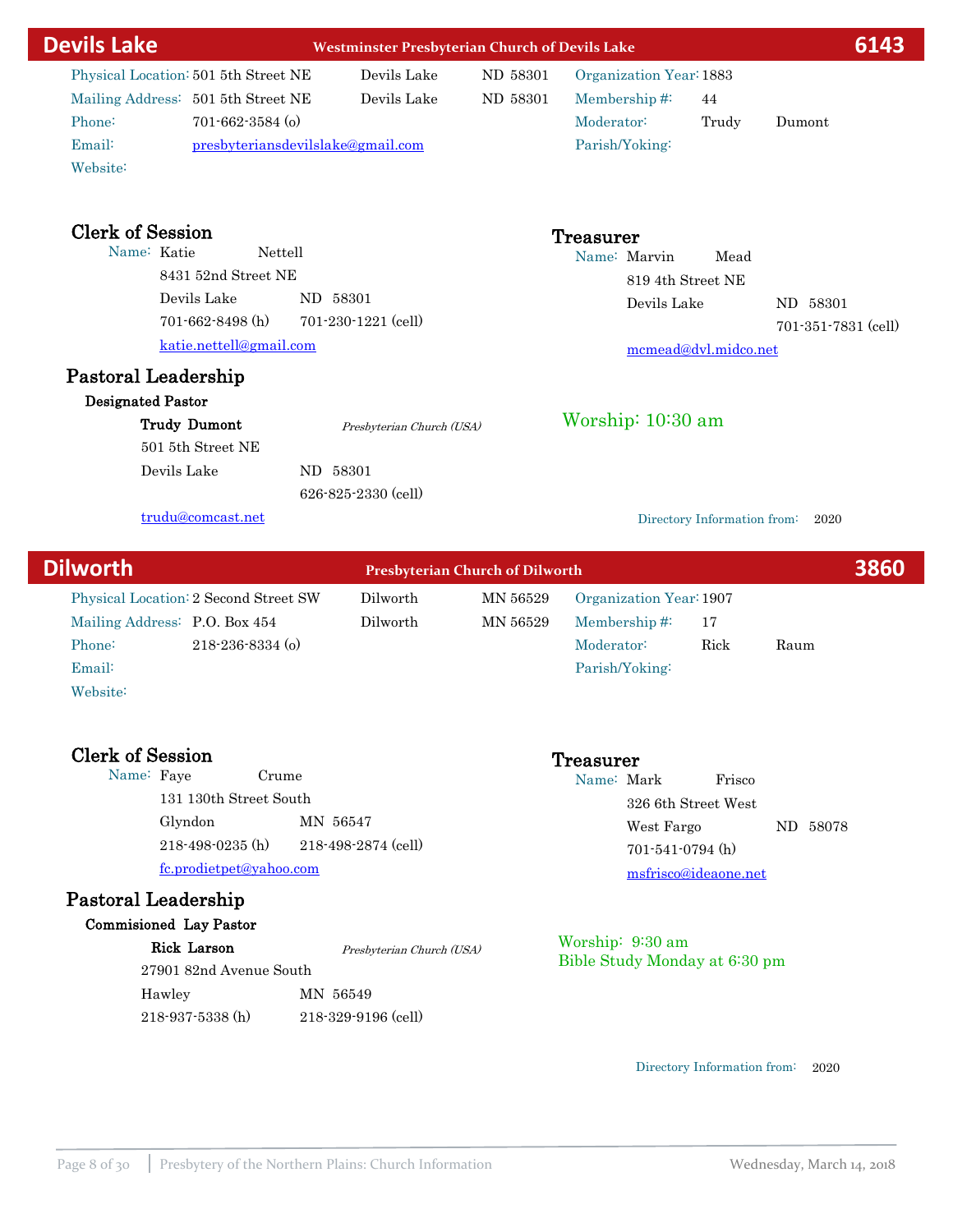| <b>East Grand Forks</b>                                                                                      |                                                                                     | <b>Mendenhall Presbyterian Church of East Grand Forks</b>    |                               |                                                                                |             |                                  | 3690 |
|--------------------------------------------------------------------------------------------------------------|-------------------------------------------------------------------------------------|--------------------------------------------------------------|-------------------------------|--------------------------------------------------------------------------------|-------------|----------------------------------|------|
| Physical Location: 528 10th Street NW<br>Mailing Address: 528 10th Street NW<br>Phone:<br>Email:<br>Website: | $218 - 773 - 2469$ (o)<br>mendenhall@invisimax.com<br>www.mendenhallchurch.org      | East Grand Forks MN 56721<br>East Grand Forks MN 56721       | Moderator:                    | Organization Year: 1889<br>Membership# $\ddot{ }$<br>Parish/Yoking:            | 181<br>John | Ritchie                          |      |
| <b>Clerk of Session</b><br>Name: Mary<br>Pastoral Leadership                                                 | Barrett<br>39232 170th Street SW<br>East Grand Forks<br>maryeb2@msn.com             | MN 56721<br>701-740-6088 (cell)                              | <b>Treasurer</b><br>Name: Bev | 811 Oakfield Drive<br>Grand Forks<br>$701 - 775 - 7140$ (h)<br>bbred@midco.net | Bredemeir   | ND 58201                         |      |
| Pastor                                                                                                       | John Ritchie<br>1508 5th Avenue NW<br>East Grand Forks<br>johnritchie6381@gmail.com | Presbyterian Church (USA)<br>MN 56721<br>218-779-2326 (cell) |                               | Worship: 10:30 am                                                              |             |                                  |      |
|                                                                                                              |                                                                                     |                                                              |                               |                                                                                |             | Directory Information from: 2020 |      |

| <b>Edgeley</b>                |                                        |         | <b>First Presbyterian Church of Edgeley</b> |                         |      | 6179         |
|-------------------------------|----------------------------------------|---------|---------------------------------------------|-------------------------|------|--------------|
|                               | Physical Location: 307 3rd Street West | Edgeley | ND 58433                                    | Organization Year: 1887 |      |              |
| Mailing Address: P.O. Box 455 |                                        | Edgeley | ND 58433                                    | Membership $\#$ :       | -6   |              |
| Phone:                        | $701 - 493 - 2296$ (o)                 |         |                                             | Moderator:              | Bill | Weispfenning |
| Email:                        | djolin@drtel.net                       |         |                                             | Parish/Yoking:          |      |              |
|                               |                                        |         |                                             |                         |      |              |

Website:

Clerk of Session<br>
Name: Diane<br>
Jolin
Clerk of Session<br>
Jolin
Clerk of Session<br>
Jolin
Clerk of Session<br>
Jolin
Clerk of Session<br>
Jolin
Clerk of Session
Clerk of Session<br>
Jolin
Clerk of Session
Clerk of Session
Clerk of Sessi Name: Diane 8108 Hyw 13 Edgeley 58433 djolin@drtel.net 701-493-2466 (h) 701-709-0656 (cell)

# Pastoral Leadership

Pastor CLP Bill Weispfenning Vacant

Name: Paul Gleason 515 5th Ave W Edgeley ND 58433 701-493-2791 (h)

### Worship: 9 am the First Sunday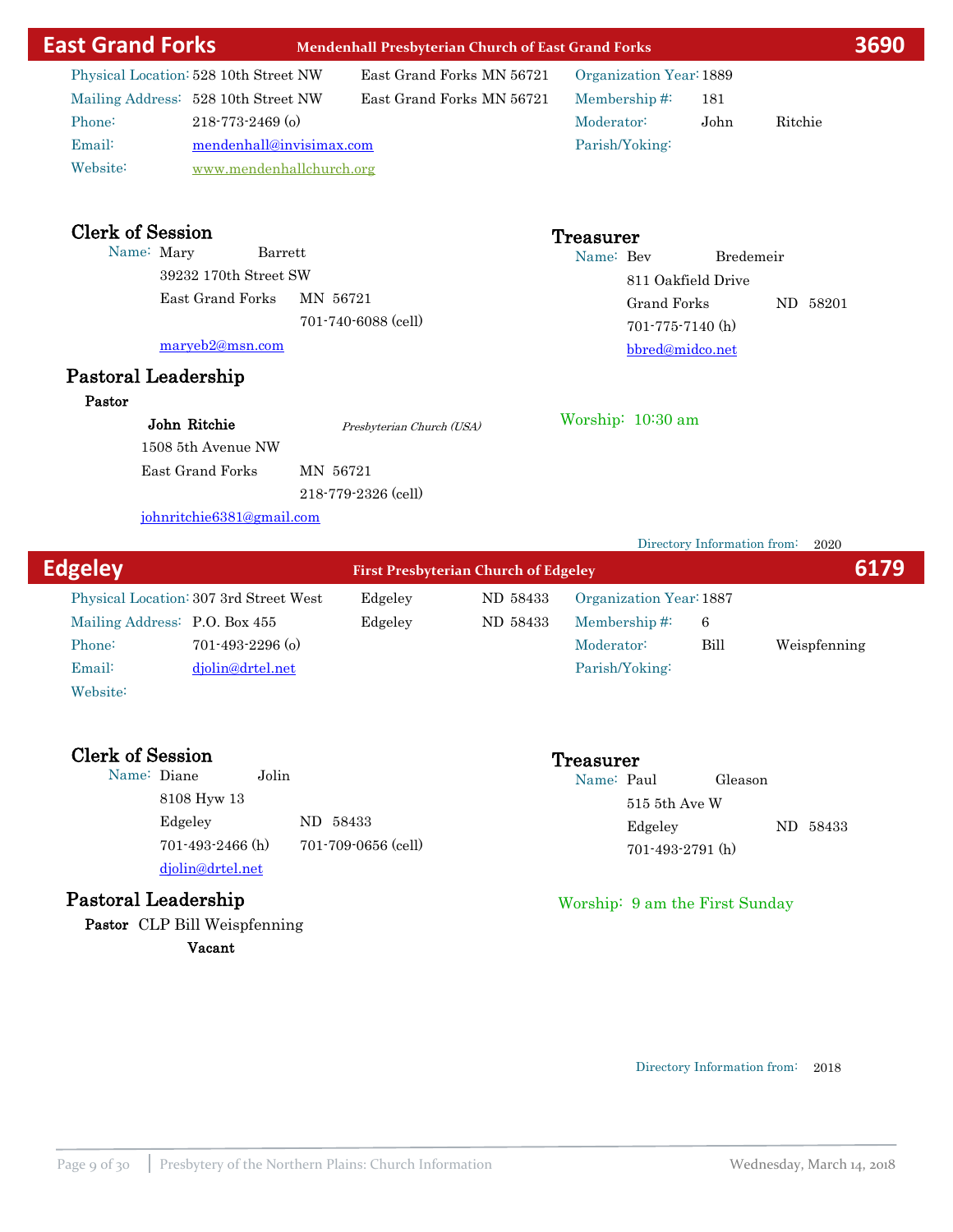| <b>Ellendale</b>                                                                                                                                     | Presbyterian-United Methodist Church of Ellendale |                      |                                                                         |                                                  | 6180                                        |
|------------------------------------------------------------------------------------------------------------------------------------------------------|---------------------------------------------------|----------------------|-------------------------------------------------------------------------|--------------------------------------------------|---------------------------------------------|
| Physical Location: 421 5th Avenue North<br>Mailing Address: P.O. Box 782<br>Phone:<br>$701 - 349 - 4007$ (o)<br>Email:<br>pumc@drtel.net<br>Website: | Ellendale<br>Ellendale                            | ND 58436<br>ND 58436 | Organization Year: 1881<br>Membership#:<br>Moderator:<br>Parish/Yoking: | Paul                                             | Presbyterians 45, Methodist 117<br>Henschen |
| <b>Clerk of Session</b><br>Name: Tom<br>Denison<br>P.O. Box 264<br>Ellendale<br>$701 - 349 - 3559$ (h)<br>mtdenison@drtel.net<br>Pastoral Leadership | ND 58436                                          |                      | Treasurer<br>Name: Marcia<br>Ellendale<br>$701-349-2343$ (h)            | Wagner<br>9569 Highway 281<br>fmwagner@drtel.net | ND 58436                                    |
| Pastor                                                                                                                                               | Presbyterian Church (USA)                         |                      | Contact: Jodi Cataldo<br>Worship: 9 am                                  |                                                  |                                             |
|                                                                                                                                                      | ND 58436                                          |                      |                                                                         |                                                  |                                             |

| <b>Emerado</b> |                                                                |                                    | <b>Emerado Presbyterian Church</b> |          |                         |        |                    | 6203 |
|----------------|----------------------------------------------------------------|------------------------------------|------------------------------------|----------|-------------------------|--------|--------------------|------|
|                |                                                                | Physical Location: 208 Main Street | Emerado                            | ND 58228 | Organization Year: 1881 |        |                    |      |
|                | Mailing Address: P.O. Box 537                                  |                                    | Larimore                           | ND 58251 | Membership# $\ddot{ }$  | 13     |                    |      |
|                | Phone:                                                         | $701 - 343 - 2458$ (o)             |                                    |          | Moderator:              | $\sim$ | Vacant             |      |
|                | Email:                                                         | theyoke@centurylink.net            |                                    |          | Parish/Yoking:          |        | UMC/PC(USA) Parish |      |
|                | $W_{\alpha}$ $\lambda$ $\lambda$ $\lambda$ $\lambda$ $\lambda$ |                                    |                                    |          |                         |        |                    |      |

| website. |  |  |
|----------|--|--|
|          |  |  |
|          |  |  |

| <b>Clerk of Session</b> |                            |                                | Treasurer |                               |        |                     |
|-------------------------|----------------------------|--------------------------------|-----------|-------------------------------|--------|---------------------|
| Name: Sally             |                            | Jacobson                       |           | Name: Nicole                  | Martin |                     |
|                         | 1803 20th Ave S            |                                |           | 2641 14th Avenue NE           |        |                     |
|                         | Grand Forks                | ND 58201                       |           | Emerado                       |        | ND 58228            |
|                         | $701 - 772 - 7463$ (h)     | 218-779-5429 (cell)            |           |                               |        | 720-552-1077 (cell) |
|                         | sally.c.jacobson@gmail.com |                                |           | nicole.erin.sands@hotmail.com |        |                     |
|                         | Pastoral Leadership        |                                |           |                               |        |                     |
|                         | Licensed Local Pastor      |                                |           |                               |        |                     |
|                         | Raenelle Sorensen          | <b>United Methodist Church</b> |           |                               |        |                     |
|                         | 205 W. 3rd Street          |                                |           | Worship: $8:30$ am            |        |                     |

Directory Information from: 2020

Larimore ND 58251

theyoke@centurylink.net

701-270-9545 (cell)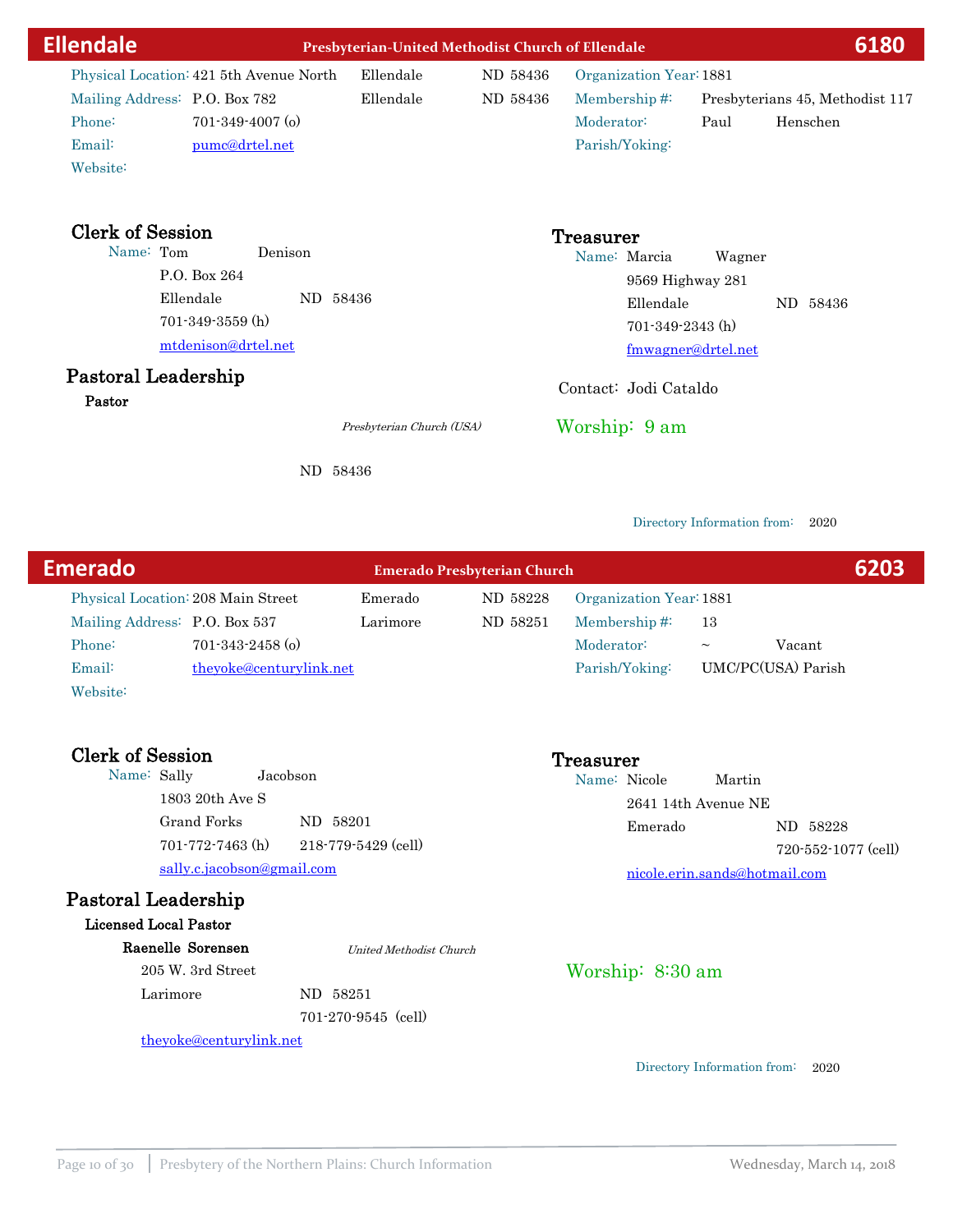| <b>Fairview</b>                                                                                                                                                                                  | <b>Community Presbyterian Church of Fairview</b> |                      |                                                                                                                         |                   | 4351                                             |
|--------------------------------------------------------------------------------------------------------------------------------------------------------------------------------------------------|--------------------------------------------------|----------------------|-------------------------------------------------------------------------------------------------------------------------|-------------------|--------------------------------------------------|
| Physical Location: 403 W 4th Street<br>Mailing Address: P.O. Box 425<br>Phone:<br>$406 - 742 - 5534$ (o)<br>Email:<br>gram@midrivers.com<br>Website:                                             | Fairview<br>Fairview                             | MT 59221<br>MT 59221 | Organization Year: 1906<br>Membership#:<br>Moderator:<br>Parish/Yoking:                                                 | 10<br>$\thicksim$ | Vacant                                           |
| <b>Clerk of Session</b><br>Name: Kathy<br>P.O. Box 223 or 401 S Central Avenue<br>Fairview<br>$406 - 742 - 5746$ (h)<br>gram@midrivers.com<br>Pastoral Leadership<br><b>Supply Pastor</b>        | Ussleman<br>MT 59221                             |                      | <b>Treasurer</b><br>Name: Kathy<br>Fairview<br>$406 - 742 - 5746$ (h)<br>gram@midrivers.com<br>Worship: 9 am MT time    | Ussleman          | P.O. Box 223 or 401 S Central Avenue<br>MT 59221 |
| Kelly Sloan<br>P.O. Box 325                                                                                                                                                                      | Christian Mission Alliance                       |                      |                                                                                                                         |                   |                                                  |
| Fairview                                                                                                                                                                                         | MT 59221                                         |                      |                                                                                                                         |                   |                                                  |
| sloan@midrivers.com                                                                                                                                                                              | $406 - 742 - 5425$ (cell)                        |                      | Directory Information from:                                                                                             |                   | 2020                                             |
|                                                                                                                                                                                                  |                                                  |                      |                                                                                                                         |                   |                                                  |
| Fargo                                                                                                                                                                                            | <b>First Presbyterian Church of Fargo</b>        |                      |                                                                                                                         |                   | 6124                                             |
| Physical Location: 650 2nd Avenue North<br>Mailing Address: 650 2nd Avenue North<br>$701 - 293 - 6311$ (o)<br>Phone:<br>Email:<br>staff@firstpresfargo.org<br>Website:<br>www.firstpresfargo.org | Fargo<br>Fargo                                   | ND 58102<br>ND 58102 | Organization Year: 1878<br>Membership#:<br>Moderator:<br>Parish/Yoking:                                                 | 600<br>Paul       | Lang                                             |
| <b>Clerk of Session</b><br>Fulwiler<br>Name: Gracia<br>1936 52 St. S<br>Fargo<br>$701 - 232 - 2041$ (h)<br>graciaclaire@hotmail.com<br>Pastoral Leadership                                       | ND 58103<br>701-446-6774 (cell)                  |                      | <b>Treasurer</b><br>Name: Sherri<br>1458 South River Road<br>Fargo<br>$701-235-6384$ (h)<br>John.sherri.stern@gmail.com | Stern             | ND 58103<br>701-429-3522 (cell)                  |
| Pastor, Head of Staff<br>Paul Lang<br>514 Foxtail Dr<br>West Fargo                                                                                                                               | Presbyterian Church (USA)<br>ND 58078            |                      | <b>Associate Pastor</b><br>Mary Holtey<br>2436 E Country Club Drive<br>Fargo                                            | ND 58103          | Presbyterian Church (USA)                        |
|                                                                                                                                                                                                  | 701-730-1207 (cell)                              |                      |                                                                                                                         |                   | 701-219-9810 (cell)                              |
| plang@firstpresfargo.org                                                                                                                                                                         | paul@paulhlang.com                               |                      | mholtey@firstpresfargo.org                                                                                              |                   |                                                  |
|                                                                                                                                                                                                  |                                                  |                      | Directory Information from:<br>Worship: 10:30 am                                                                        |                   | 2020                                             |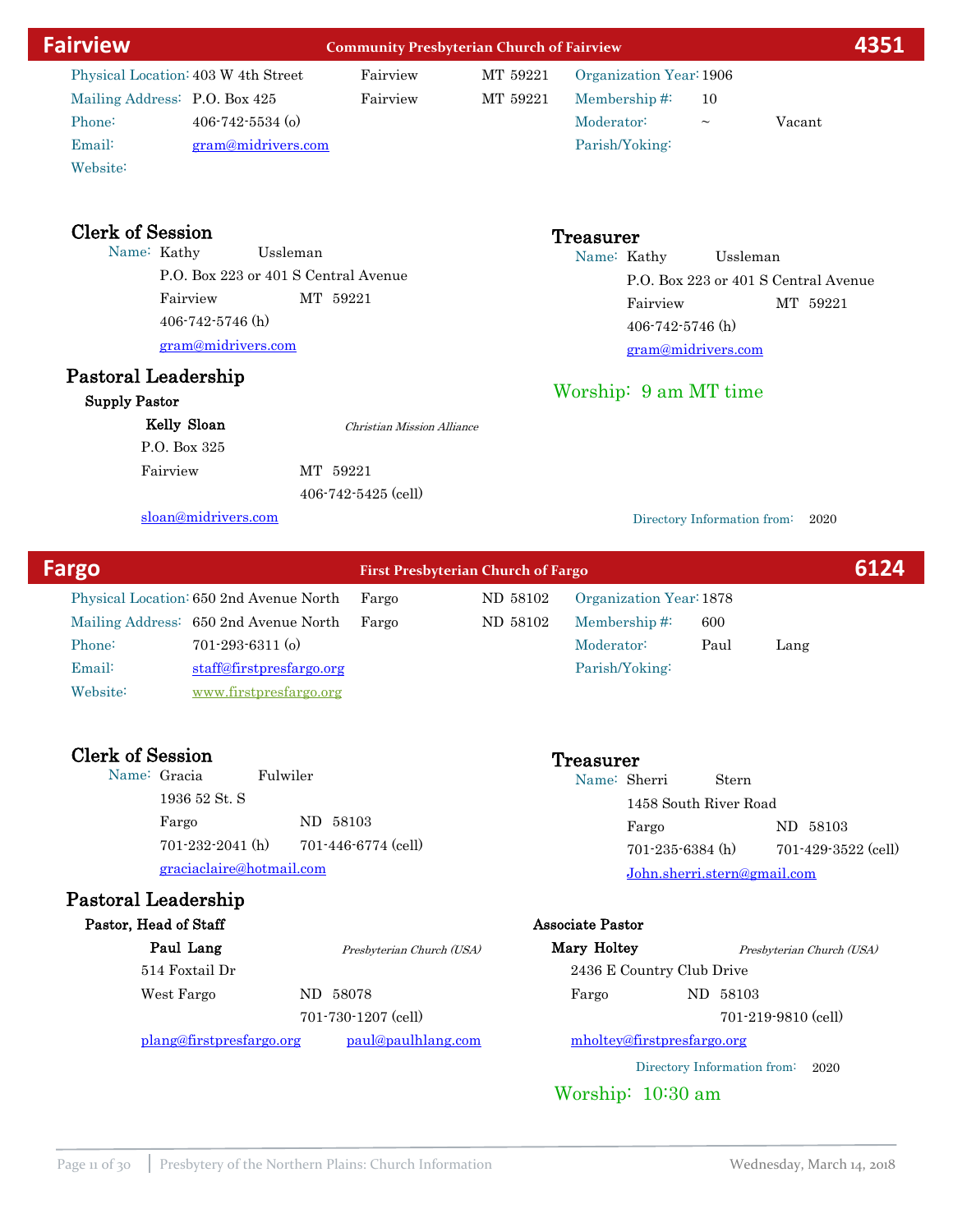| <b>Fordville</b>                     |                        |          |                     | <b>First Presbyterian Church of Fordville</b> |                                 |                        |                      |      | 6205     |
|--------------------------------------|------------------------|----------|---------------------|-----------------------------------------------|---------------------------------|------------------------|----------------------|------|----------|
| Physical Location:                   |                        |          | Fordville           | ND 58231                                      | Organization Year: 1879         |                        |                      |      |          |
| Mailing Address: 12785 County RD 19A |                        |          | Fordville           | ND 58231                                      | Membership#:                    |                        | 12                   |      |          |
| Phone:                               | 701-229-3216           |          |                     |                                               | Moderator:                      |                        | Robin                | Dill |          |
| Email:                               | ambell@polarcomm.com   |          |                     |                                               | Parish/Yoking:                  |                        |                      |      |          |
| Website:                             |                        |          |                     |                                               |                                 |                        |                      |      |          |
| Name: Jon                            |                        | McMillan |                     |                                               | <b>Treasurer</b><br>Name: Marcy |                        | Bell                 |      |          |
|                                      | 5472 County Road 12B   |          |                     |                                               |                                 |                        | 12785 County Rd 19A  |      |          |
|                                      | Fordville              | ND 58231 |                     |                                               |                                 | Fordville              |                      |      | ND 58231 |
|                                      | $701 - 229 - 3373$ (h) |          | 701-331-0631 (cell) |                                               |                                 | $701 - 229 - 3216$ (h) |                      |      |          |
|                                      |                        |          |                     |                                               |                                 |                        | ambell@polarcomm.com |      |          |
| Pastoral Leadership                  |                        |          |                     |                                               | Worship: 9 am                   |                        |                      |      |          |
| Doobow                               |                        |          |                     |                                               |                                 |                        |                      |      |          |

Directory Information from: 2020 **Forest River Community Presbyterian Church of Forest River Community Presbyterian** Church of Forest River Physical Location: 3280 35th Avenues NE Inkster ND 58244 Mailing Address: P.O. Box 216 Gilby ND 58235 Email: Phone: 701-248-3767 (o) Website: Membership #: 29 Organization Year:1879 Parish/Yoking: Midway Parish Moderator: Spencer Homan

| <b>Clerk of Session</b> |                        |                     | Treasurer  |                        |          |                     |  |
|-------------------------|------------------------|---------------------|------------|------------------------|----------|---------------------|--|
| Name: Bill              |                        | Cawley              | Name: Lisa |                        | Kowalski |                     |  |
|                         | 3280 35th Avenue NE    |                     |            | P.O. Box 37            |          |                     |  |
| Inkster                 |                        | ND 58244            |            | Forest River           |          | ND 58233-0037       |  |
|                         | $701 - 248 - 3537$ (h) | 701-331-2922 (cell) |            | $701 - 248 - 3381$ (h) |          | 701-741-7899 (cell) |  |
|                         | bcawley@cawleycpa.com  |                     |            | lmkrk@invisimax.com    |          |                     |  |
|                         | Pastoral Leadership    |                     |            |                        |          |                     |  |

Supply Pastor: Jamie Norstog

Pastor

Vacant

# Worship: 10:30 am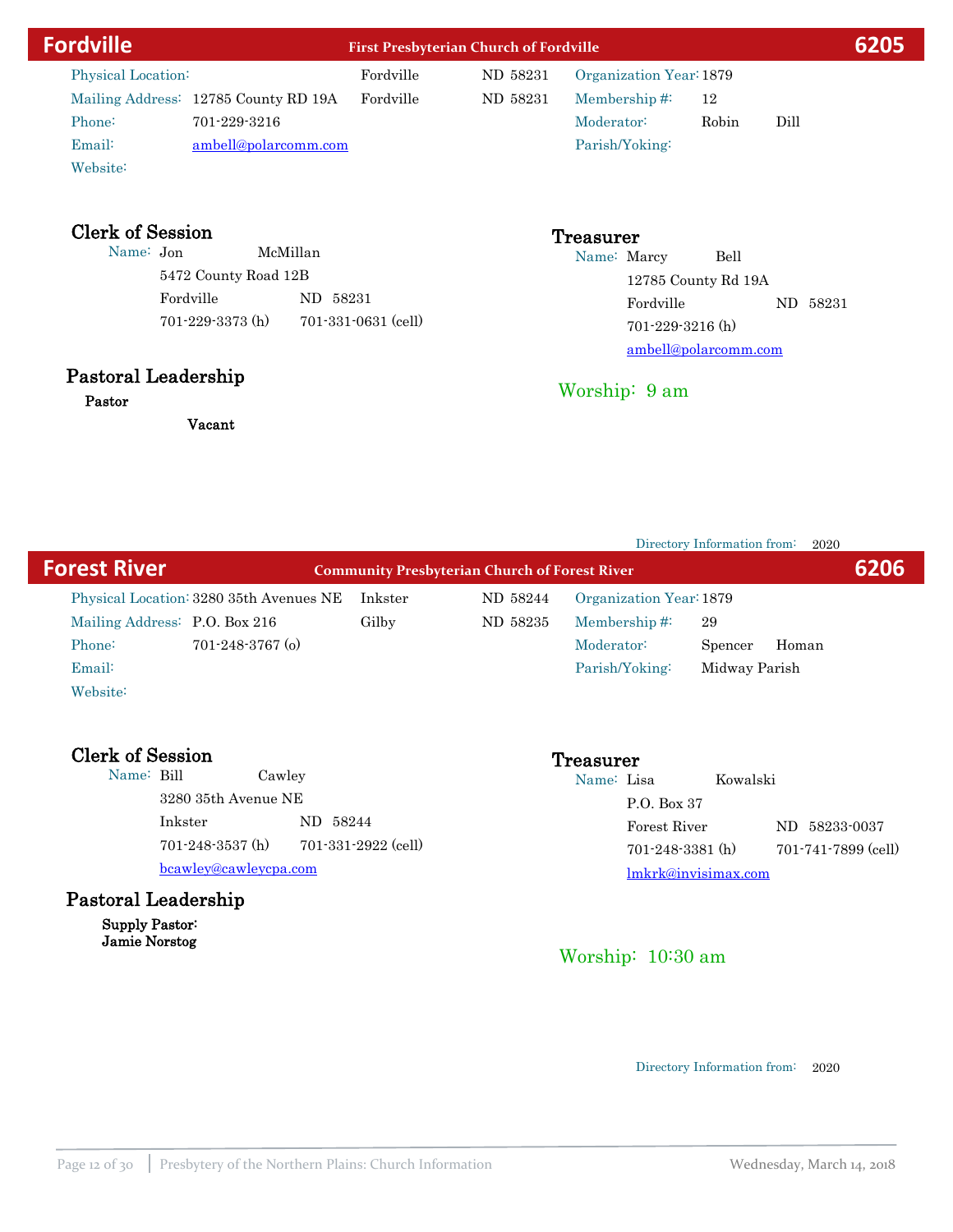| Gilby                             |                          | <b>Gilby Presbyterian Church</b> |                         |                         |                     |
|-----------------------------------|--------------------------|----------------------------------|-------------------------|-------------------------|---------------------|
| Physical Location: 125 3rd Street | Gilby                    | ND 58235                         | Organization Year: 1886 |                         |                     |
| Mailing Address: P.O. Box 216     | Gilby                    | ND 58235                         | Membership $#$          | 59                      |                     |
| Phone:                            | $701 - 869 - 2493$ (o)   |                                  | Moderator:              | Spencer                 | Homan               |
| Email:                            |                          |                                  | Parish/Yoking:          | Midway Parish           |                     |
| Website:                          |                          |                                  |                         |                         |                     |
| <b>Clerk of Session</b>           | Dickson                  |                                  | <b>Treasurer</b>        |                         |                     |
| Name: JoLynn                      |                          |                                  | Name: Brad              | Matteson                |                     |
| Box 67                            |                          |                                  |                         | 3343 31st Avenue NE     |                     |
| Gilby                             | ND 58235                 |                                  | Forest River            |                         | ND 58233            |
| $701 - 869 - 2353$ (h)            | 218-779-7380 (cell)      |                                  | $701 - 869 - 2625$ (h)  |                         | 218-779-6583 (cell) |
|                                   | jolynndickson5@gmail.com |                                  |                         | bmatteson@polarcomm.com |                     |
|                                   |                          |                                  |                         |                         |                     |

# Pastoral Leadership

Pastor Supply: Jamie Norstog

Vacant

Directory Information from: 2020

Worship: 9 am

| <b>Grafton</b>               |                                                                            |      | <b>Federated Presbyterian Church of Grafton</b> |                      |                                                   |                                |                                |
|------------------------------|----------------------------------------------------------------------------|------|-------------------------------------------------|----------------------|---------------------------------------------------|--------------------------------|--------------------------------|
|                              | Physical Location: 702 Griggs Avenue<br>Mailing Address: 702 Griggs Avenue |      | Grafton<br>Grafton                              | ND 58237<br>ND 58237 | Organization Year: 1882<br>Membership# $\ddot{=}$ | 20                             |                                |
| Phone:<br>Email:<br>Website: | $701 - 352 - 2644$ (o)                                                     |      |                                                 |                      | Moderator:<br>Parish/Yoking:                      | Robin                          | Dill<br>Yoked with Minto       |
|                              | <b>Clerk of Session</b><br>Name: Elizabeth<br>1338 McHugh Avenue           | Suda |                                                 |                      | Treasurer<br>Name: Jody                           | Tibert<br>6060 147th Avenue NE |                                |
|                              | Grafton                                                                    |      | ND 58237                                        |                      | Minto                                             | $701 - 248 - 3543$ (h)         | ND 58261<br>701331-9056 (cell) |
|                              | elizabethsuda@gmail.com                                                    |      |                                                 |                      |                                                   | jtibert@polartel.com           |                                |
|                              | Pastoral Leadership                                                        |      |                                                 |                      |                                                   |                                |                                |
| Pastor                       | Robin Dill<br>P.O. Box 490                                                 |      | Presbyterian Church (USA)                       |                      | Worship: $10:30$ am                               |                                |                                |
|                              | Grafton<br>$701-379-0148$ (h)<br>cnc 13023@yahoo.com                       |      | ND 58237<br>701-352-8991 (cell)                 |                      |                                                   |                                |                                |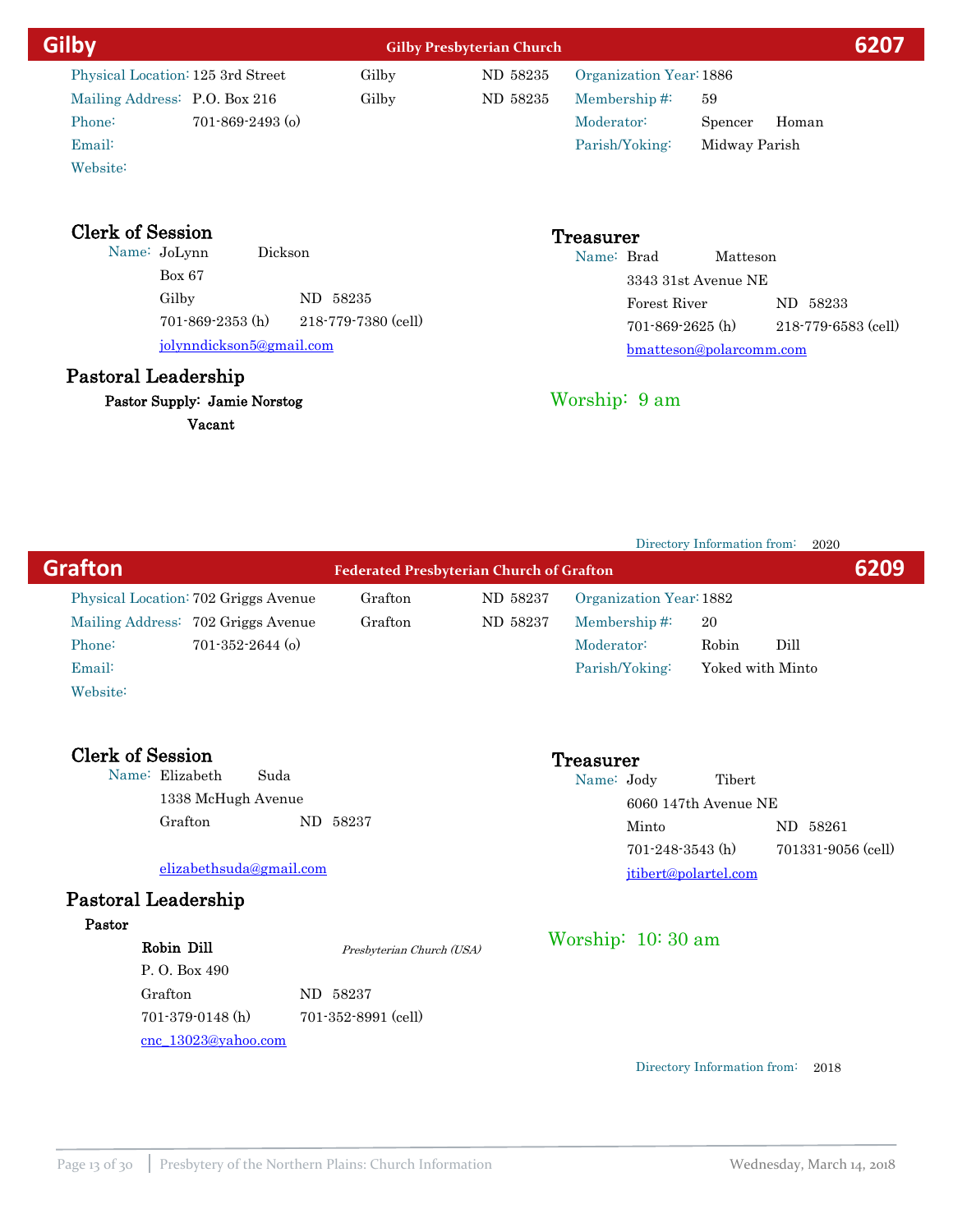| <b>Grand Forks</b>                         | <b>First Presbyterian Church of Grand Forks</b>                                                                                                                                            |                      |                                                                                              | 6210                                                                    |
|--------------------------------------------|--------------------------------------------------------------------------------------------------------------------------------------------------------------------------------------------|----------------------|----------------------------------------------------------------------------------------------|-------------------------------------------------------------------------|
| Phone:<br>Email:<br>Website:               | Physical Location: 5555 S. Washington Str Grand Forks<br>Mailing Address: 5555 S Washinton Stree Grand Forks<br>$701 - 775 - 5545$ (o)<br>firstpres@firstpresgf.org<br>www.firstpresgf.org | ND 58201<br>ND 58201 | Organization Year: 1879<br>Membership#:<br>125<br>Moderator:<br>Parish/Yoking:               | Spencer<br>Homan                                                        |
| <b>Clerk of Session</b><br>Name: Amber     | Miller<br>59 Slopping Hills Circle<br><b>Grand Forks</b><br>ND 58201<br>$701 - 746 - 9930$ (h)<br>218-779-1045 (cell)<br>mr.walker@gra.midco.net                                           |                      | <b>Treasurer</b><br>Name: Rachael<br>P.O. Box 6<br>Gilby                                     | Hunter<br>ND 58235<br>218-779-7922 (cell)<br>rachael.hunter75@gmail.com |
| Pastoral Leadership<br>Pastor              |                                                                                                                                                                                            |                      |                                                                                              |                                                                         |
| Spencer Homan<br><b>Grand Forks</b>        | Presbyterian Church (USA)<br>4754 Court Circle<br>ND 58201<br>815-419-7044 (cell)                                                                                                          |                      | Contact person: Amber Miller<br>Worship: $9 \text{ am } \& 11 \text{ am}$                    |                                                                         |
|                                            | digion42@msn.com<br>spencerhoman@msn.com                                                                                                                                                   |                      |                                                                                              |                                                                         |
|                                            |                                                                                                                                                                                            |                      |                                                                                              | Directory Information from:<br>2020                                     |
| <b>Grand Forks (Korean)</b>                | Korean Hope Presbyterian Church of Grand Forks                                                                                                                                             |                      |                                                                                              | <b>Fellowship</b>                                                       |
| Phone:<br>Email:<br>Website:               | Physical Location: 5555 S. Washington Str Grand Forks<br>Mailing Address: 5555 S Washinton Stree Grand Forks<br>www.gfkhope.org                                                            | ND 58201<br>ND 58201 | Organization Year: 1985<br>Membership#:<br>30<br>Moderator:<br>$\thicksim$<br>Parish/Yoking: | Vacant                                                                  |
| <b>Clerk of Session</b><br>Name:           | N/A                                                                                                                                                                                        |                      | Treasurer<br>Name: Darlin<br>819 Duke Dr. #104<br><b>Grand Forks</b>                         | Warnke<br>ND 58201<br>701-330-7934 (cell)                               |
|                                            |                                                                                                                                                                                            |                      | Worship: 2 pm                                                                                |                                                                         |
| Pastoral Leadership<br>Pastor<br>David Suk | Presbyterian Church (USA)                                                                                                                                                                  |                      |                                                                                              |                                                                         |
|                                            | 2401 36th Avenue S. #310                                                                                                                                                                   |                      |                                                                                              |                                                                         |
| <b>Grand Forks</b>                         | ND 58201<br>213-500-9900 (cell)                                                                                                                                                            |                      |                                                                                              |                                                                         |
|                                            |                                                                                                                                                                                            |                      |                                                                                              |                                                                         |
|                                            | howrusuk@hanmail.net                                                                                                                                                                       |                      |                                                                                              | Directory Information from:<br>2020                                     |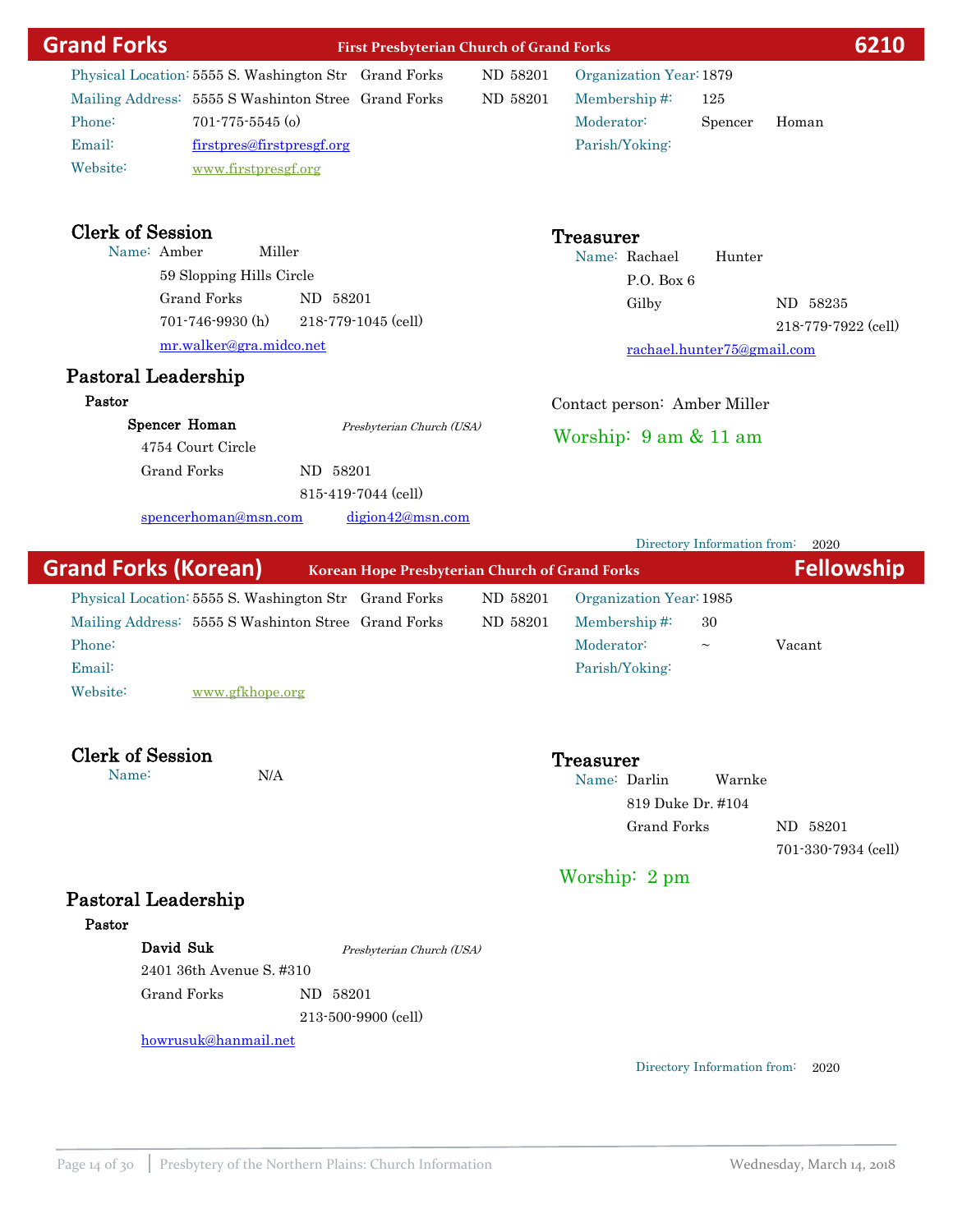| <b>Grandin</b>                      |                                 | <b>Grandin Presbyterian Church</b>          |                         |                             | 6127                |
|-------------------------------------|---------------------------------|---------------------------------------------|-------------------------|-----------------------------|---------------------|
| Physical Location: 401 Brown Avenue | Grandin                         | ND 58038                                    | Organization Year: 1890 |                             |                     |
| Mailing Address: P.O. Box 259       | Grandin                         | ND 58038                                    | Membership#:            | 59                          |                     |
| Phone:<br>$701 - 484 - 5515$ (o)    |                                 |                                             | Moderator:              | Donna                       | Monteith            |
| Email:                              | grpresby1@midconetwork.com      |                                             | Parish/Yoking:          |                             | Faith United Parish |
| Website:                            |                                 |                                             |                         |                             |                     |
| <b>Clerk of Session</b>             |                                 |                                             | <b>Treasurer</b>        |                             |                     |
| Name: Heather<br>Vinje              |                                 |                                             | Name: Pat               | Lockhart                    |                     |
| 1758 161st Avenue SE                |                                 |                                             | P.O. Box 110            |                             |                     |
| Hunter                              | ND 58048                        |                                             | Grandin                 |                             | ND 58038            |
|                                     | 701-866-8737 (cell)             |                                             | $701 - 484 - 5758$ (h)  |                             |                     |
| heather_vinje@yahoo.com             |                                 |                                             |                         |                             |                     |
| Pastoral Leadership                 |                                 |                                             |                         |                             |                     |
| Pastor Supply: Donna Preston        |                                 |                                             | Worship: 11 am          |                             |                     |
| Vacant                              | Presbyterian Church (USA)       |                                             | Sunday School 10 am     |                             |                     |
|                                     | ND 58038                        |                                             |                         |                             |                     |
|                                     |                                 |                                             |                         |                             |                     |
| grpresby1@midconetwork.com          |                                 |                                             |                         | Directory Information from: | 2020                |
| <b>Hallock</b>                      |                                 | <b>First Presbyterian Church of Hallock</b> |                         |                             | 10351               |
| Physical Location: 228 N Ash Avenue | Hallock                         | MN 56728                                    | Organization Year: 1884 |                             |                     |
| Mailing Address: P.O. Box 429       | Hallock                         | MN 56728                                    | Membership#:            | 108                         |                     |
| Phone:<br>$218 - 843 - 2196$ (o)    |                                 |                                             | Moderator:              | Marge                       | Landwehr            |
| Email:                              | firstpreschurch@frontiernet.net |                                             | Parish/Yoking:          |                             |                     |
| Website:                            |                                 |                                             |                         |                             |                     |
| <b>Clerk of Session</b>             |                                 |                                             | Treasurer               |                             |                     |
| Name: Dorothy<br>Bergh              |                                 |                                             | Name: Kristi            | Morrison                    |                     |
| P.O. Box 911                        |                                 |                                             | P.O. Box 459            |                             |                     |
| Hallock                             | MN 56728                        |                                             | Hallock                 |                             | MN 56728            |
| 218-843-3372 (h)                    |                                 |                                             | $218 - 843 - 3405$ (h)  |                             | 218-842-1477 (cell) |
| dloisb@frontiernet.net              |                                 |                                             |                         | kjmorr@wiktel.com           |                     |
| <b>Pastoral Leadership</b>          |                                 |                                             |                         |                             |                     |
| Pastor                              |                                 |                                             | Worship: 10 am          |                             |                     |
| Marge Landwehr                      | Presbyterian Church (USA)       |                                             |                         |                             |                     |
| Box 66                              |                                 |                                             |                         |                             |                     |
| Hallock                             | MN 56728                        |                                             |                         |                             |                     |

revmarge@wiktel.com

218-526-1116 (cell)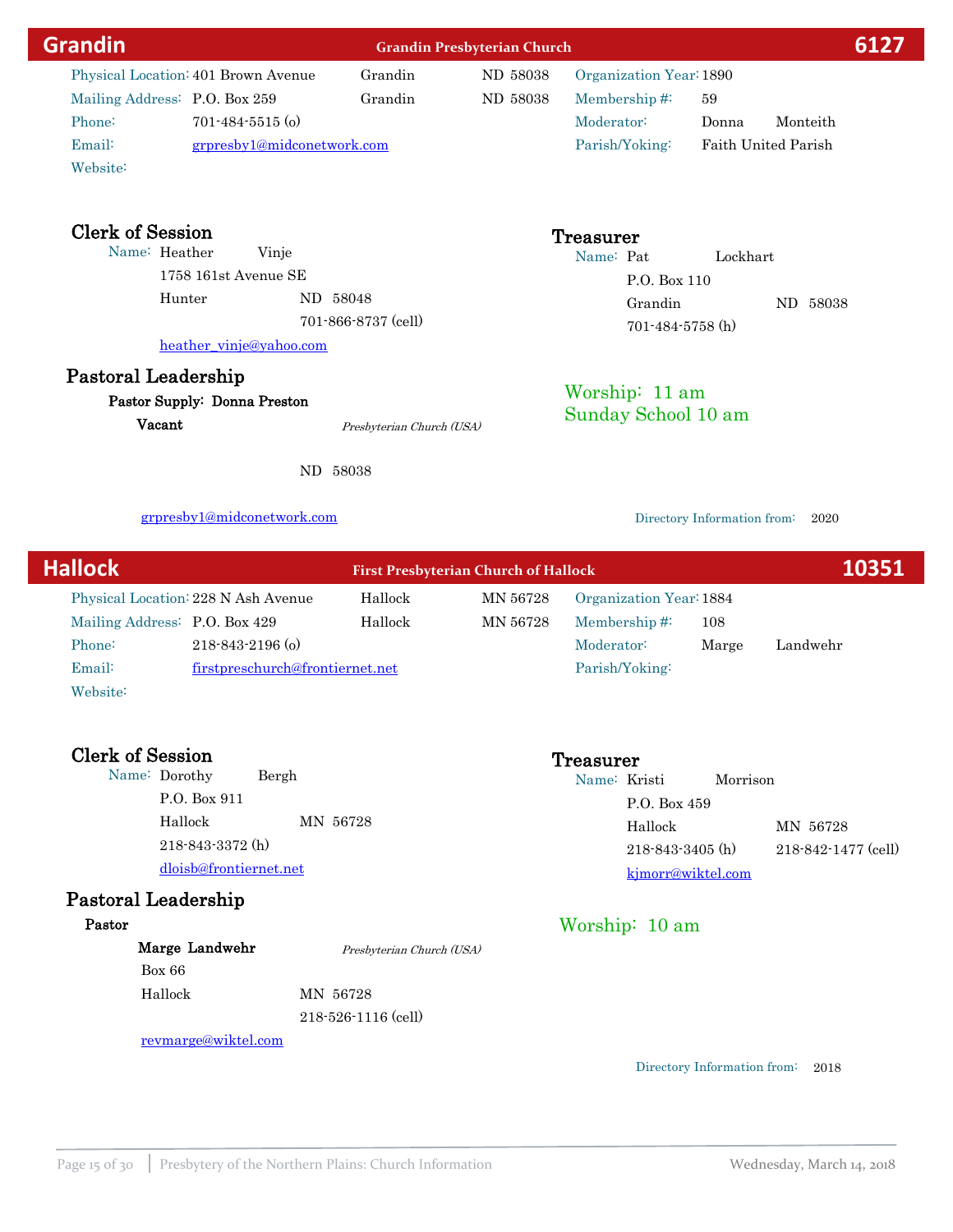| <b>Hamilton</b>                    |                                                | <b>First Presbyterian Church of Hamilton</b> |                         |                                     |  |  |
|------------------------------------|------------------------------------------------|----------------------------------------------|-------------------------|-------------------------------------|--|--|
| Physical Location: 106 W 1st Ave S | Hamilton                                       | ND 58238                                     | Organization Year: 1882 |                                     |  |  |
| Mailing Address: P.O. Box 124      | Hamilton                                       | ND 58238                                     | Membership#:            | 24                                  |  |  |
| Phone:<br>$701 - 265 - 4595$ (o)   |                                                |                                              | Moderator:              | John<br>Werth                       |  |  |
| Email:<br>pclp@polarcomm.com       |                                                |                                              | Parish/Yoking:          | Pembina County Larger Parish        |  |  |
| Website:                           |                                                |                                              |                         |                                     |  |  |
| <b>Clerk of Session</b>            |                                                |                                              | <b>Treasurer</b>        |                                     |  |  |
| Name: Dorothy                      | Robinson                                       |                                              | Name: Dorothy           | Robinson                            |  |  |
| P.O. Box 174                       |                                                |                                              | P.O. Box 174            |                                     |  |  |
| Hamilton                           | ND 58238                                       |                                              | Hamilton                | ND 58238                            |  |  |
| $701-358-0121$ (h)                 |                                                |                                              | 701-358-0121 (h)        |                                     |  |  |
| dlramr1970@gmail.com               |                                                |                                              |                         | dlramr1970@gmail.com                |  |  |
| Pastoral Leadership                |                                                |                                              |                         |                                     |  |  |
| Pastor                             |                                                |                                              |                         |                                     |  |  |
| John Werth                         | Evangelical Presbyterian Church                |                                              | Worship: 9 am           |                                     |  |  |
| 100 Oak Street East                |                                                |                                              |                         |                                     |  |  |
| Cavalier                           | ND 58220                                       |                                              |                         |                                     |  |  |
| 701-265-4206 (h)                   |                                                |                                              |                         |                                     |  |  |
|                                    | pastorjohnwerth@hotmail.com pclp@polarcomm.com |                                              |                         | Directory Information from:<br>2020 |  |  |
|                                    |                                                |                                              |                         |                                     |  |  |
| <b>Hannah</b>                      |                                                | Hannah Presbyterian Church                   |                         | 6212                                |  |  |
| Physical Location:                 | Hannah                                         | ND 58239                                     | Organization Year: 1890 |                                     |  |  |
| Mailing Address: P.O. Box 76       | Hannah                                         | ND 58239                                     | Membership#:            | 12                                  |  |  |
| Phone:                             |                                                |                                              | Moderator:              | Vacant<br>$\thicksim$               |  |  |
| Email:                             |                                                |                                              | Parish/Yoking:          | Yoked with Calvin                   |  |  |
| Website:<br>www.northparish.net    |                                                |                                              |                         |                                     |  |  |
|                                    |                                                |                                              |                         |                                     |  |  |
| <b>Clerk of Session</b>            |                                                |                                              | Treasurer               |                                     |  |  |
| Name: Donald                       | McIntosh                                       |                                              | Name: Brad              | McIntosh                            |  |  |
| P.O. Box 76                        |                                                |                                              | P.O. Box 76             |                                     |  |  |
| Hannah                             | ND 58239                                       |                                              | Hannah                  | ND 58239                            |  |  |
| $701 - 283 - 5469$ (h)             |                                                |                                              | 701-283-5469 (h)        |                                     |  |  |
| <b>Pastoral Leadership</b>         |                                                |                                              | Worship: 10:30 am       |                                     |  |  |
| <b>Supply Preacher</b>             |                                                |                                              |                         |                                     |  |  |
| Adrian Olson                       | Evangelical Church of North America            |                                              |                         |                                     |  |  |
| 905 16th Avenue                    |                                                |                                              |                         |                                     |  |  |
| Langdon                            | ND 58249                                       |                                              |                         |                                     |  |  |

701-256-3161 (h) 701-370-0622 (cell)

adriano@dvl.midco.net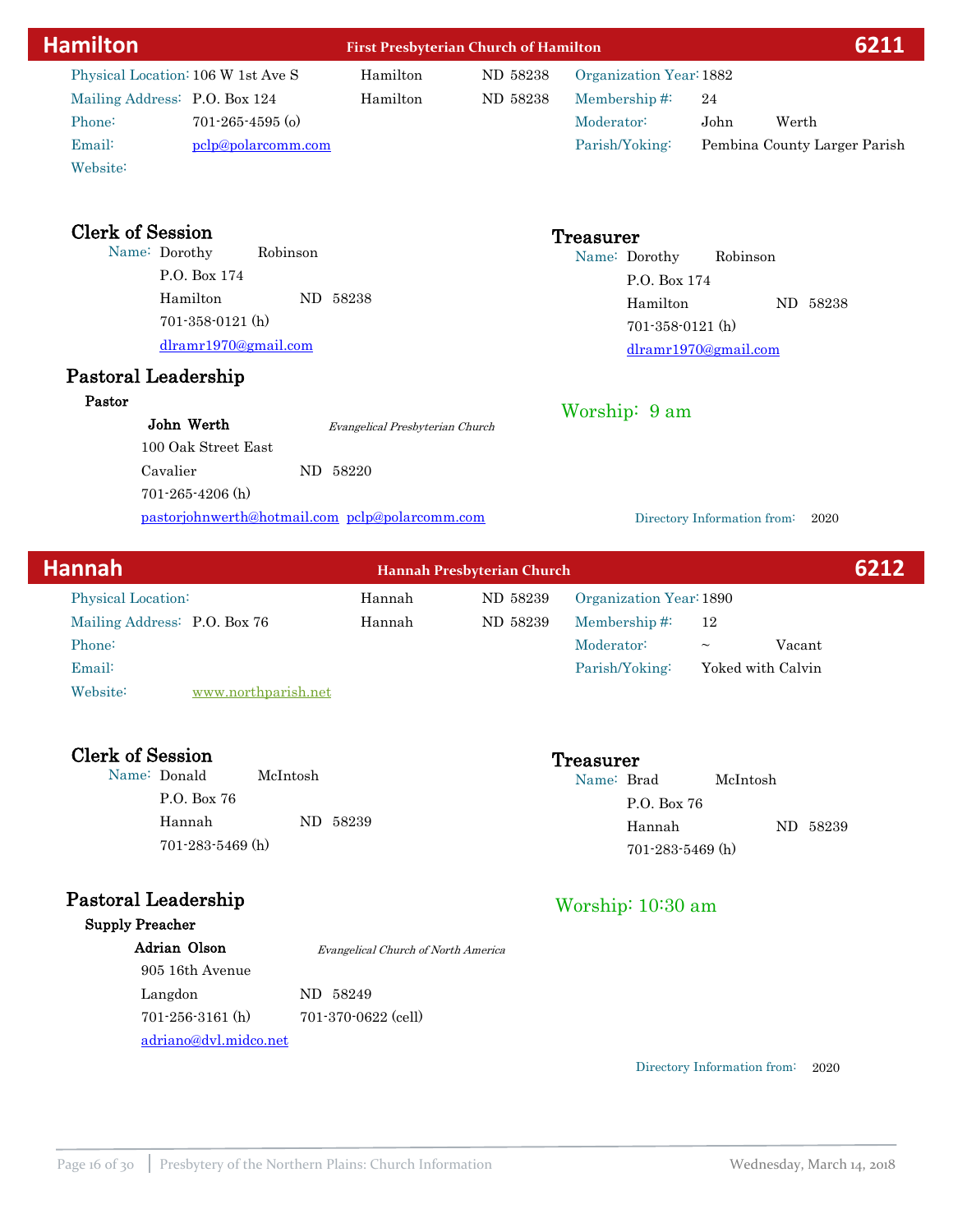| <u>Hunter</u>                                   |                            | <b>First Presbyterian Church of Hunter</b> |                         |                             | 6130                       |
|-------------------------------------------------|----------------------------|--------------------------------------------|-------------------------|-----------------------------|----------------------------|
| Physical Location: 126 West Second Avenu Hunter |                            | ND 58048                                   | Organization Year: 1882 |                             |                            |
| Mailing Address: P.O. Box 21                    | Hunter                     | ND 58048                                   | Membership#:            | 21                          |                            |
| Phone:<br>No Phone                              |                            |                                            | Moderator:              | Donna                       | Monteith                   |
| Email:                                          | grpresby1@midconetwork.com |                                            | Parish/Yoking:          |                             | <b>Faith United Parish</b> |
| Website:                                        |                            |                                            |                         |                             |                            |
| <b>Clerk of Session</b>                         |                            |                                            | Treasurer               |                             |                            |
| Name: Roberta                                   | Teegarden                  |                                            | Name: Bernice           | Peihl                       |                            |
| P.O. Box 286                                    |                            |                                            | P.O. Box 9              |                             |                            |
| Hunter                                          | ND 58048                   |                                            | Arthur                  |                             | ND 58006                   |
| 701-874-2185 (h)                                |                            |                                            | $701 - 967 - 8463$ (h)  |                             |                            |
| Pastoral Leadership                             |                            |                                            |                         |                             |                            |
| Pastor                                          |                            |                                            | Worship: 9 am           |                             |                            |
| Donna Monteith                                  | Presbyterian Church (USA)  |                                            |                         |                             |                            |
| P.O. Box 111                                    |                            |                                            |                         |                             |                            |
| Grandin                                         | ND 58038                   |                                            |                         |                             |                            |
| 701-484-5072 (h)                                | 701-866-3882 (cell)        |                                            |                         |                             |                            |
| grpresby1@midconetwork.com                      |                            |                                            |                         | Directory Information from: | 2020                       |
|                                                 |                            |                                            |                         |                             |                            |

| <b>Inkster</b> |                                       |         | <b>Inkster Presbyterian Church</b> |                         |               |       | 6213 |
|----------------|---------------------------------------|---------|------------------------------------|-------------------------|---------------|-------|------|
|                | Physical Location: University Ave 417 | Inkster | ND 58244                           | Organization Year: 1884 |               |       |      |
|                | Mailing Address: 3125 38th Street NE  | Inkster | ND 58244                           | Membership $\#$ :       | 10            |       |      |
| Phone:         |                                       |         |                                    | Moderator:              | Spencer       | Homan |      |
| Email:         | cmbecker@polarcomm.com                |         |                                    | Parish/Yoking:          | Midway Parish |       |      |
| Website:       |                                       |         |                                    |                         |               |       |      |

# Clerk of Session<br>
Name: Melva Becker<br>
Name: Clerk Name: Clerk Name: Clerk Name: Clerk Name: Clerk Name: Clerk Name: Clerk Name: Clerk Name: Clerk Name: Clerk Name: Clerk Name: Clerk Name: Clerk Name: Clerk Name: Clerk Name

Name: Melva 3125 38th Street NE Inkster ND 58244 cmbecker@polarcomm.com 701-865-4268 (h)

Pastoral Leadership Pastor Supply: Jamie Norstog

Name: Clark Becker 3125 38th Street NE Inkster ND 58244 cmbecker@polarcomm.com 701-865-4268 (h)

# Worship: 10:30 am in Forest River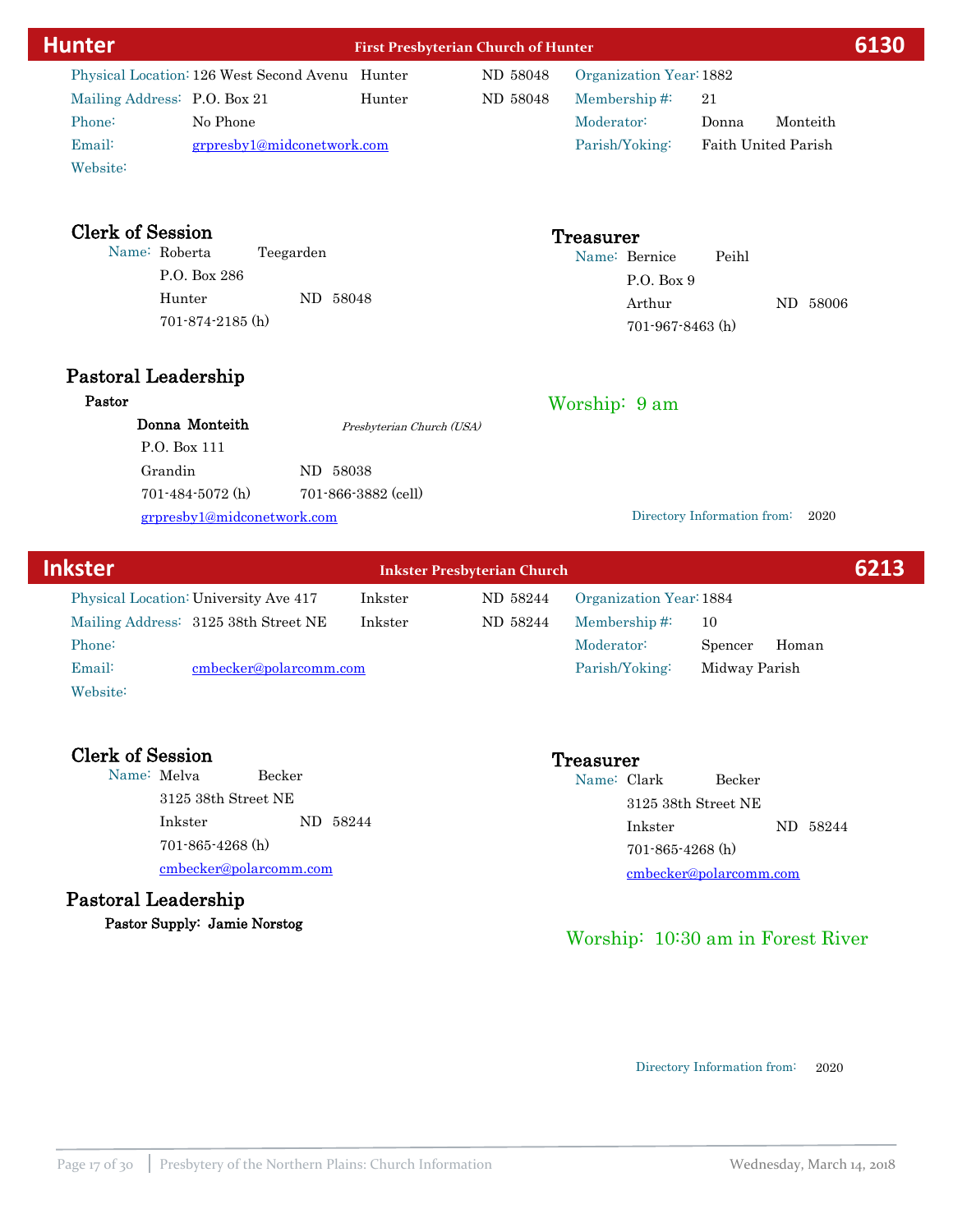| Jamestown                            |                               |              | <b>United Presbyterian Church of Jamestown</b> |          |                     |                         |                             | 6131     |  |
|--------------------------------------|-------------------------------|--------------|------------------------------------------------|----------|---------------------|-------------------------|-----------------------------|----------|--|
| Physical Location: 302 2nd Avenue SE |                               |              | Jamestown                                      | ND 58401 |                     | Organization Year: 1879 |                             |          |  |
| Mailing Address: 302 2nd Avenue SE   |                               |              | Jamestown                                      | ND 58401 |                     | Membership#:            | 198                         |          |  |
| Phone:                               | $701 - 252 - 1748$ (o)        |              |                                                |          | Moderator:          |                         | Robert                      | Boyar    |  |
| Email:                               | presbyterianchurch@daktel.com |              |                                                |          |                     | Parish/Yoking:          |                             |          |  |
| Website:                             | www.upcjamestown.org          |              |                                                |          |                     |                         |                             |          |  |
|                                      |                               |              |                                                |          |                     |                         |                             |          |  |
| <b>Clerk of Session</b>              |                               |              |                                                |          | Treasurer           |                         |                             |          |  |
| Name: Diane                          |                               | Weispfenning |                                                |          |                     | Name: Mary              | Reed                        |          |  |
|                                      | 1305 9th Avenue SW            |              |                                                |          |                     | $1726$ 3rd Ave NE       |                             |          |  |
|                                      | Jamestown                     |              | ND 58401                                       |          |                     | Jamestown               |                             | ND 58401 |  |
|                                      | $701 - 251 - 9084$ (h)        |              | $701 - 320 - 5610$ (cell)                      |          |                     | $701 - 252 - 5013$ (h)  |                             |          |  |
|                                      | dianew@csicable.net           |              |                                                |          |                     | mreed@jc.edu            |                             |          |  |
| Pastoral Leadership                  |                               |              |                                                |          |                     |                         |                             |          |  |
| Pastor                               |                               |              |                                                |          |                     |                         |                             |          |  |
| Robert Boyar                         |                               |              | Presbyterian Church (USA)                      |          | Worship: $10:30$ am |                         |                             |          |  |
|                                      | $1219$ 2nd Ave SW             |              |                                                |          |                     |                         |                             |          |  |
| Jamestown                            |                               |              | ND 58401                                       |          |                     |                         |                             |          |  |
|                                      | $814 - 937 - 9225$ (h)        |              |                                                |          |                     |                         |                             |          |  |
|                                      | rab316.bb@gmail.com           |              |                                                |          |                     |                         | Directory Information from: | 2020     |  |
|                                      |                               |              |                                                |          |                     |                         |                             |          |  |
|                                      |                               |              |                                                |          |                     |                         |                             |          |  |

| <b>LaMoure</b>                      |                        | <b>First Presbyterian Church of LaMoure</b> |                         |      |              |  |
|-------------------------------------|------------------------|---------------------------------------------|-------------------------|------|--------------|--|
| Physical Location: 14 3rd Avenue NE | LaMoure                | ND 58458                                    | Organization Year: 1883 |      |              |  |
| Mailing Address: P.O. Box 182       | LaMoure                | ND 58458                                    | Membership $#$          | 39   |              |  |
| Phone:                              | $701 - 883 - 5160$ (o) |                                             | Moderator:              | Bill | Weispfenning |  |
| Email:                              |                        |                                             | Parish/Yoking:          |      |              |  |
| Website:                            |                        |                                             |                         |      |              |  |

Cherk of Treasurer<br>
Clerk of Schmidt<br>
Clerk of Session Treasurer Name: Christine 10493 Hwy 13 LaMoure ND 58458 riderc5253@yahoo.com 701-883-5338 (h) 701-308-0192 (cell)

### Pastoral Leadership Pastor

Vacant

Presbytery Commissioner: Cathy Scheibe cscheibe@toyfarmer.com

# Name: Brad Nogosek

213 1st Street NW LaMoure ND 58458 nogosek@drtel.net 701-883-5910 (h) 701-320-2291 (cell)

# Worship: 10:45 am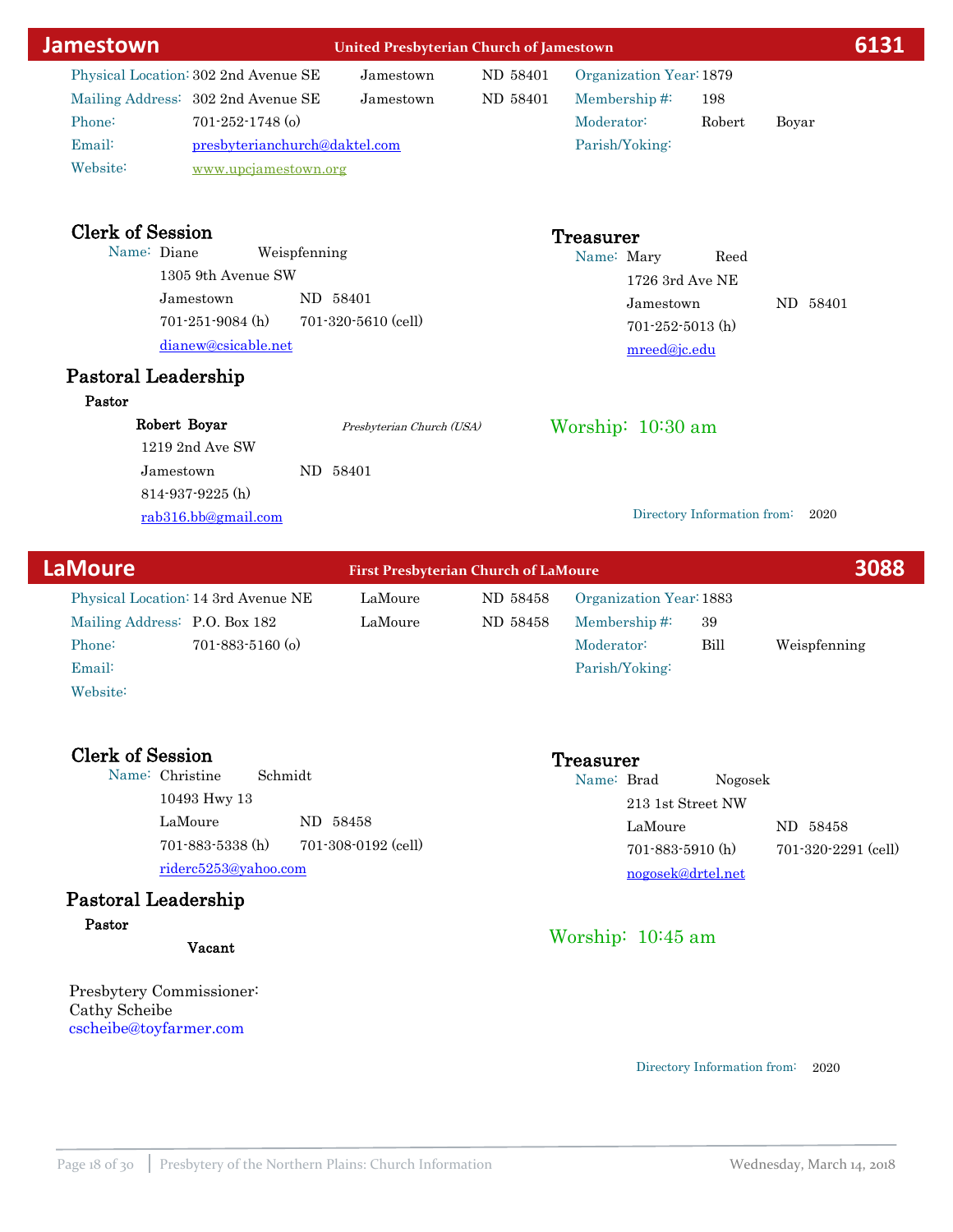| Langdon                               | <b>Presbyterian Church of Langdon</b> |                                |                                            |                         | 6214                        |          |      |
|---------------------------------------|---------------------------------------|--------------------------------|--------------------------------------------|-------------------------|-----------------------------|----------|------|
| Physical Location: 423 8th Avenue     |                                       | Langdon                        | ND 58249                                   | Organization Year: 1887 |                             |          |      |
| Mailing Address: P.O. Box 148         |                                       | Langdon                        | ND 58249                                   | Membership#:            | 69                          |          |      |
| Phone:                                | $701 - 256 - 2634$ (o)                |                                |                                            | Moderator:              | Kevin                       | Kaufmann |      |
| Email:                                |                                       |                                |                                            | Parish/Yoking:          |                             |          |      |
| Website:                              |                                       |                                |                                            |                         |                             |          |      |
| <b>Clerk of Session</b>               |                                       |                                |                                            | <b>Treasurer</b>        |                             |          |      |
| Name: Linda                           | Hope                                  |                                |                                            | Name: Val               | Cheatly                     |          |      |
| 11151 107th Street NE                 |                                       |                                |                                            |                         | 8937 - 94th Ave NE          |          |      |
| Langdon                               | ND 58249                              |                                |                                            | Alsen                   |                             | ND 58311 |      |
| $701 - 256 - 3601$ (h)                |                                       | 701-370-8712 (cell)            |                                            | $701 - 256 - 2724$ (h)  |                             |          |      |
|                                       | linda.hope@sendit.nodak.edu           |                                |                                            | 701-370-1507 (c)        |                             |          |      |
| Pastoral Leadership                   |                                       |                                |                                            |                         | cheatley@utma.com           |          |      |
| <b>Supply Pastor</b>                  |                                       |                                |                                            |                         |                             |          |      |
| Sue Kana-Mackey                       |                                       | <b>United Methodist Church</b> |                                            | Worship: 11 am          |                             |          |      |
| 7485 93rd Avenue NE                   |                                       |                                |                                            |                         |                             |          |      |
| Hampden                               | ND 58338                              |                                |                                            |                         |                             |          |      |
| 701-868-3118 (h)                      |                                       | 701-230-1569 (cell)            |                                            |                         |                             |          |      |
| jsue@gondtc.com                       |                                       |                                |                                            |                         | Directory Information from: | 2020     |      |
| <b>Lisbon</b>                         |                                       |                                | <b>First Presbyterian Church of Lisbon</b> |                         |                             |          | 6187 |
| Physical Location: 10 6th Avenue West |                                       | Lisbon                         | ND 58054                                   | Organization Year: 1890 |                             |          |      |
| Mailing Address: P.O. Box 327         |                                       | Lisbon                         | ND 58054                                   | Membership#:            | 19                          |          |      |
| Phone:                                | 701-683-4885 (o)                      |                                |                                            | Moderator:              | $\thicksim$                 | Vacant   |      |
| Email:                                |                                       |                                |                                            | Parish/Yoking:          |                             |          |      |

Website:

Clerk of Session<br>
Name: JoAnn Saxerud<br>
Name: De Name: JoAnn 736 Oak Ridge Drive Lisbon ND 58054 josaxerud@drtel.net 701-683-4613 (h) 701-680-1645 (cell)

# Pastoral Leadership

# Licensed Local Pastor in Training

| ised Local Pastor in Training |                           | Worship: $11:15$ am |
|-------------------------------|---------------------------|---------------------|
| Juwle Nagbe                   | United Methodist Church   |                     |
| 209 6th Avenue West           |                           |                     |
| Lisbon                        | ND 58054                  |                     |
| $701 - 683 - 5996$ (h)        | $701 - 412 - 5113$ (cell) |                     |
| togbatembloh@gmail.com        | deuteronomy2929@gmail.com |                     |

Directory Information from: 2020

Lisbon ND 58054

701-683-5178 (h) 701-680-9813 (cell)

Name: DeEtte Kirsch P.O. Box 327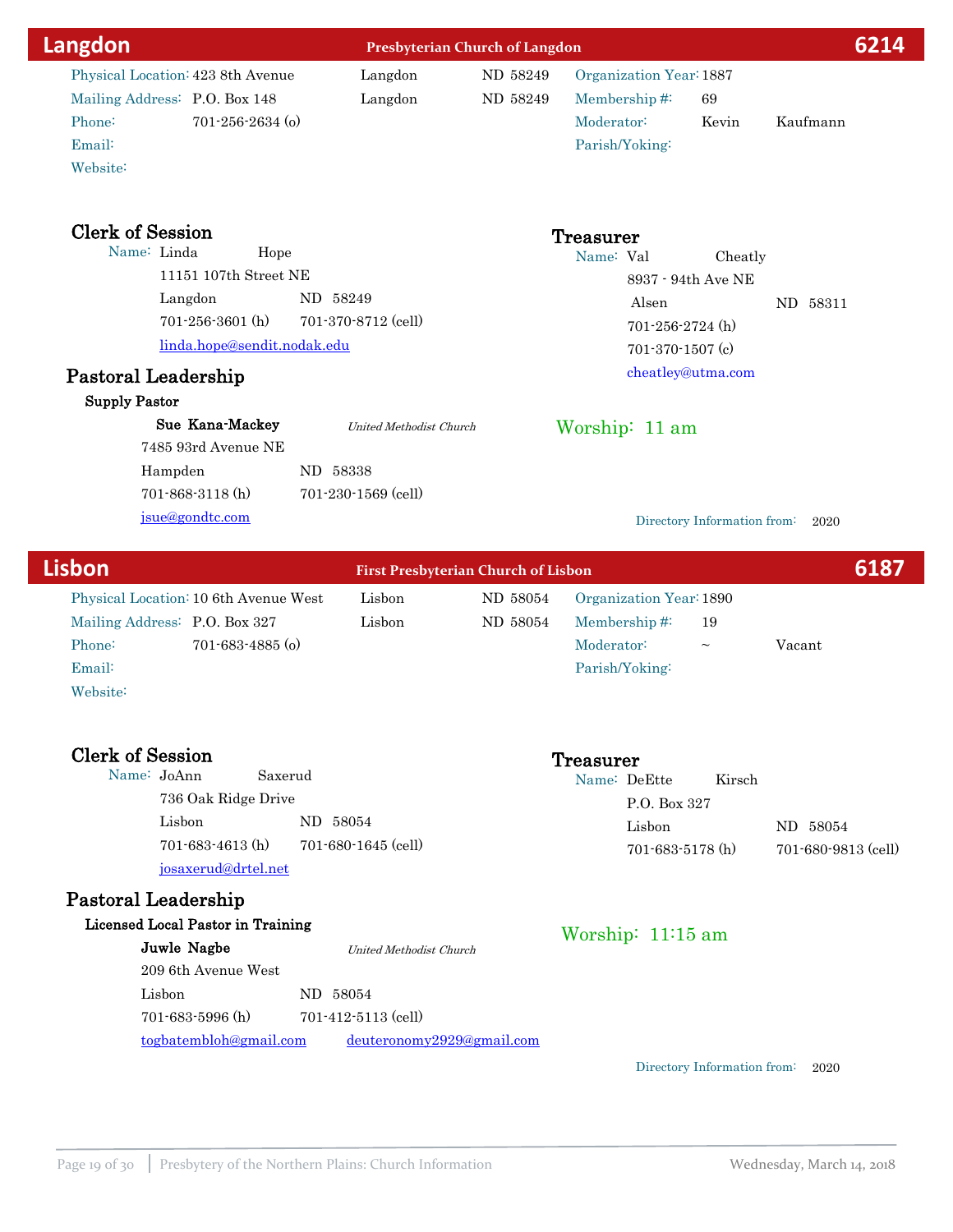| <b>Mandan</b>                                                                                                                                                        |          | <b>First Presbyterian Church of Mandan</b> |                      |                                                                         |                             | 6103     |
|----------------------------------------------------------------------------------------------------------------------------------------------------------------------|----------|--------------------------------------------|----------------------|-------------------------------------------------------------------------|-----------------------------|----------|
| Physical Location: 310 3rd Avenue NW<br>Mailing Address: 310 3rd Avenue NW<br>Phone:<br>$701 - 663 - 5788$ (o)<br>Email:<br>firstpreschurchmdn@yahoo.com<br>Website: |          | Mandan<br>Mandan                           | ND 58554<br>ND 58554 | Organization Year: 1881<br>Membership#:<br>Moderator:<br>Parish/Yoking: | 166<br>Deanna               | Reikow   |
| <b>Clerk of Session</b><br>Name: Scott<br>640 West Turnpike                                                                                                          | Davy     |                                            |                      | <b>Treasurer</b><br>Name: Alex                                          | Kelsch                      |          |
| Bismarck                                                                                                                                                             | ND 58501 | 701-471-1711 (cell)                        |                      | Mandan                                                                  |                             | ND 58554 |
| sjdavy50@gmail.com<br>Pastoral Leadership<br>Pastor                                                                                                                  |          |                                            |                      | Worship: 10:30                                                          |                             |          |
| Deanna Reikow<br>9330 Paige Drive                                                                                                                                    |          | Presbyterian Church (USA)                  |                      |                                                                         |                             |          |
| Bismarck                                                                                                                                                             | ND.      | 58553<br>701-426-3857 (cell)               |                      |                                                                         |                             |          |
| drfpcmandan@hotmail.com                                                                                                                                              |          |                                            |                      |                                                                         | Directory Information from: | 2020     |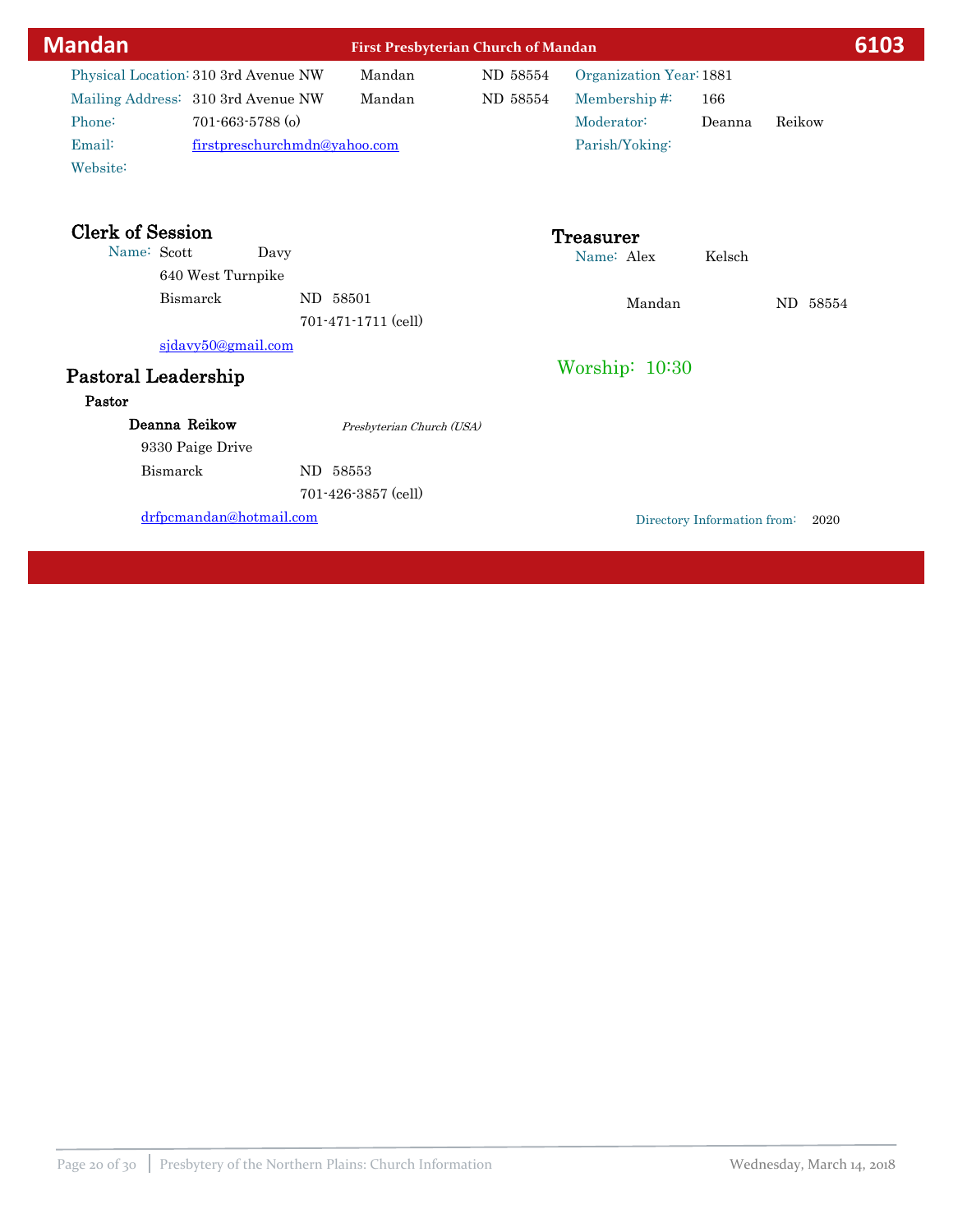| <b>Minto</b>                             |                                              | <b>Knox Presbyterian Church of Minto</b> |                                 |                             | 6217                |
|------------------------------------------|----------------------------------------------|------------------------------------------|---------------------------------|-----------------------------|---------------------|
| Physical Location: 621 4th Street        | Minto                                        | ND 58261                                 | Organization Year: 1883         |                             |                     |
| Mailing Address: P.O. Box 128            | Minto                                        | ND 58261                                 | Membership#:                    | 12                          |                     |
| Phone:<br>$701 - 352 - 2644$ (o)         |                                              |                                          | Moderator:                      | Robin<br>Dill               |                     |
| Email:                                   |                                              |                                          | Parish/Yoking:                  | Yoked Grafton               |                     |
| Website:                                 |                                              |                                          |                                 |                             |                     |
| <b>Clerk of Session</b>                  |                                              |                                          | <b>Treasurer</b>                |                             |                     |
| Name: Ellen<br>Misialek                  |                                              |                                          | Name: Don                       | Barclay                     |                     |
| P.O. Box 208                             |                                              |                                          |                                 | 14595 62nd Street NE        |                     |
| Minto                                    | ND 58261                                     |                                          | Grafton                         |                             | ND 58237            |
| $701 - 248 - 3220$ (h)                   | $701 - 520 - 3220$ (cell)                    |                                          | $701 - 248 - 3705$ (h)          |                             | 701-360-3705 (cell) |
| emisialek@invisimax.com                  |                                              |                                          |                                 | sabdab@invisimax.com        |                     |
| Pastoral Leadership                      |                                              |                                          |                                 |                             |                     |
| Pastor                                   |                                              |                                          | Worship: $8:30$ am              |                             |                     |
| Robin Dill                               | Presbyterian Church (USA)                    |                                          |                                 |                             |                     |
| P.O. Box 490                             |                                              |                                          |                                 |                             |                     |
| Grafton                                  | ND 58237                                     |                                          |                                 |                             |                     |
| $701-379-0148$ (h)                       | 701-352-8991 (cell)                          |                                          |                                 |                             |                     |
| cnc_13023@yahoo.com                      |                                              |                                          |                                 | Directory Information from: | 2020                |
| <b>Moorhead</b>                          | <b>First Presbyterian Church of Moorhead</b> |                                          |                                 |                             | 3869                |
| Physical Location: 2900 5th Street South | Moorhead                                     | MN 56560                                 | Organization Year: May 26, 1872 |                             |                     |

Mailing Address: 2900 5th Street South Moorhead MN 56560 Email: admin@firstpresmhd.org Phone: 218-233-1192 (o) Website: <http://www.firstpresmhd.org/home.aspx>

### Clerk of Session Treasurer

| Name: LuAnn            | Buehre |                     |
|------------------------|--------|---------------------|
| 506 4th Avenue NW      |        |                     |
| West Fargo             |        | ND 58078            |
| $701 - 282 - 0308$ (h) |        | 701-866-5530 (cell) |
| buehre@juno.com        |        |                     |

# Pastoral Leadership

### Pastor

| Robert Drake            | Presbyterian Church (USA) | Worship: $10:30$ am               |
|-------------------------|---------------------------|-----------------------------------|
| 525 6th St NE           |                           |                                   |
| <b>Staples</b>          | MN 56479                  | Commissioners:                    |
|                         | 612-750-5622 (cell)       | Erik Swee bswee@midco.net         |
| robert.drake2@gmail.com |                           | Frank Kratky franklkratky@aol.com |

Directory Information from: 2020

Fargo ND 58104

Membership #: 163

Name: Chris Swee

5595 Justice Drive

Moderator: Robert Drake

ceswee@gmail.com

Parish/Yoking:

218-329-7763 (cell)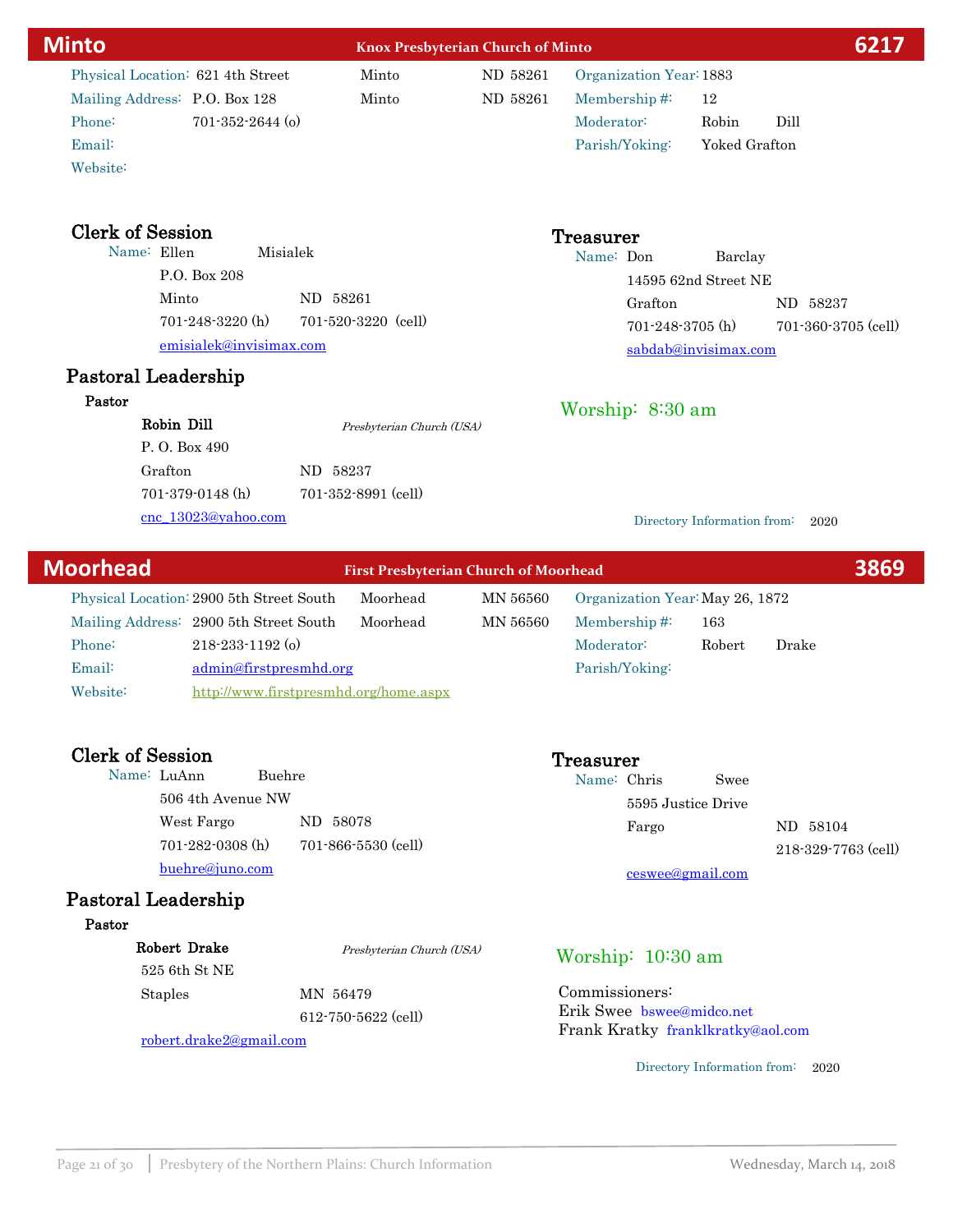| <b>Nekoma</b>                           |                     | Nekoma Presbyterian Church                                      |                                        |                             | 6219                |
|-----------------------------------------|---------------------|-----------------------------------------------------------------|----------------------------------------|-----------------------------|---------------------|
| Physical Location: 7988 107th Avenue NE | Nekoma              | ND 58355                                                        |                                        | Organization Year: 1945     |                     |
| Mailing Address: 7988 107th Avenue NE   | Nekoma              | ND 58355                                                        | Membership#:                           | 20                          |                     |
| Phone:<br>701-949-2778                  |                     |                                                                 | Moderator:                             | Elaine                      | Sveet               |
| Email:                                  |                     |                                                                 | Parish/Yoking:                         |                             |                     |
| Website:                                |                     |                                                                 |                                        |                             |                     |
| <b>Clerk of Session</b>                 |                     |                                                                 | <b>Treasurer</b>                       |                             |                     |
| Name: Alan                              | Ormiston            |                                                                 | Name: Jeff                             | Ormiston                    |                     |
| 7988 107th Avenue NE                    |                     |                                                                 |                                        | 11203 80th Street NE        |                     |
| Nekoma                                  | ND 58355            |                                                                 |                                        | Fairdale                    | ND 58229            |
| 701-949-2778 (h)                        |                     |                                                                 |                                        | $701 - 949 - 2782$ (h)      | 701-305-1963 (cell) |
| Pastoral Leadership                     |                     |                                                                 |                                        |                             |                     |
| Supply                                  |                     |                                                                 | Worship: 8 am                          |                             |                     |
| Justin Schnackenberg                    |                     | United Methodist Church                                         |                                        |                             |                     |
| 201 - 15th Avenue                       |                     |                                                                 |                                        |                             |                     |
| Langdon                                 | ND 58249            |                                                                 |                                        |                             |                     |
|                                         | 701-370-6794 (cell) |                                                                 |                                        |                             |                     |
| pastorschnack@gmail.com                 |                     |                                                                 |                                        | Directory Information from: | 2020                |
| $\bigcap_{n\geq 0}$                     | <b>STORY OF</b>     | $\mathbf{1}$ and $\mathbf{1}$ and $\mathbf{1}$ and $\mathbf{1}$ | $\mathbf{1}$ $\mathbf{1}$ $\mathbf{1}$ |                             | 61 N.N              |

| <b>Oakes</b> |                                   |                                       | <b>First Presbyterian Church of Oakes</b> |          |                         |        |       | 6190 |
|--------------|-----------------------------------|---------------------------------------|-------------------------------------------|----------|-------------------------|--------|-------|------|
|              | Physical Location: 617 Ivy Avenue |                                       | Oakes                                     | ND 58474 | Organization Year: 1887 |        |       |      |
|              |                                   | Mailing Address: 106 North 8th Street | Oakes                                     | ND 58474 | Membership $#$          | 16     |       |      |
|              | Phone:                            | $701 - 742 - 4502$ (o)                |                                           |          | Moderator:              | Steven | Olson |      |
|              | Email:                            | carol1@drtel.net                      |                                           |          | Parish/Yoking:          |        |       |      |
|              | Website:                          |                                       |                                           |          |                         |        |       |      |

# Clerk of Session Treasurer

| Name: Patsy |                        | Sommerland |                       |
|-------------|------------------------|------------|-----------------------|
|             | 1392 Evergreen Avenue  |            |                       |
|             | Oakes                  | ND 58474   |                       |
|             | $701 - 742 - 2175$ (h) |            | $701-210-0261$ (cell) |

# Pastoral Leadership

# Supply Pastor

| Steven Olson            | United Methodist Church |  |
|-------------------------|-------------------------|--|
| 1005 Lilac Avenue South |                         |  |
| Oakes                   | ND 58474                |  |
| $701 - 742 - 2310$ (h)  | $701-210-0292$ (cell)   |  |

Directory Information from: 2020

Oakes ND 58474

701-742-2577 (h) 701-710-1060 (cell)

Name: Carol Gulsvig

carol1@drtel.net

Worship: 10 am

106 North 8th Street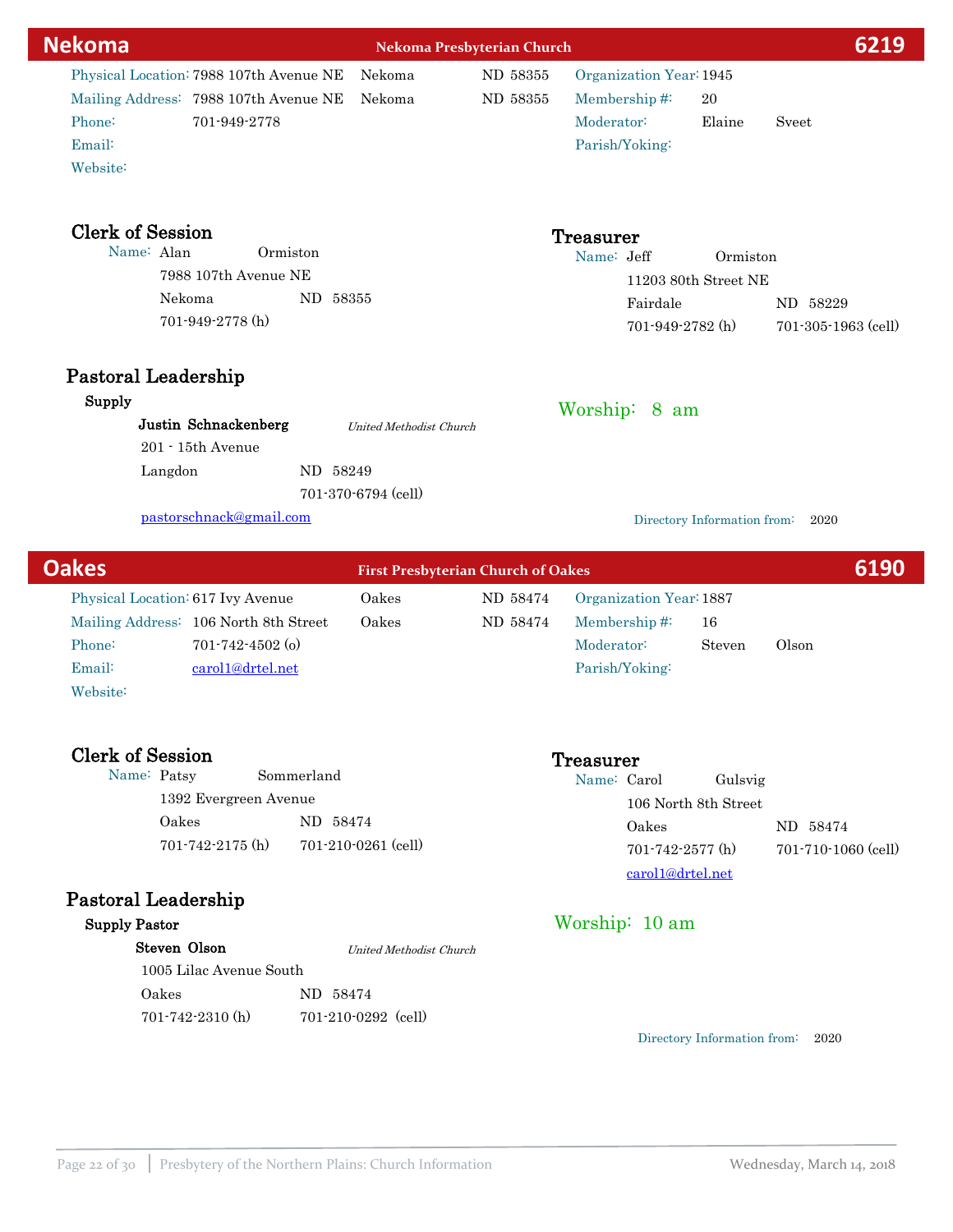| <b>Park River</b>           |                                           |            | <b>Federated Church of Park River</b> | 6220                       |                            |      |
|-----------------------------|-------------------------------------------|------------|---------------------------------------|----------------------------|----------------------------|------|
|                             | Physical Location: 4th Street West        | Park River | ND 58270                              | Organization Year: 1890    |                            |      |
| Mailing Address: P.O. Box P |                                           | Park River | ND 58270                              | Membership#:               | 77                         |      |
| Phone:                      | $701 - 284 - 6499$ (o)                    |            |                                       | Moderator:                 | Robin                      | Dill |
| Email:                      |                                           |            |                                       | Parish/Yoking:             |                            |      |
| Website:                    |                                           |            |                                       |                            |                            |      |
| <b>Clerk of Session</b>     |                                           |            |                                       |                            |                            |      |
| Name: Kimberly              | Lundquist                                 |            |                                       | <b>Treasurer</b>           |                            |      |
|                             | 111 Eugene Ave                            |            |                                       | Name: Heather              | Almen                      |      |
|                             |                                           |            |                                       | P.O. Box 236<br>Park River |                            |      |
| Park River<br>ND 58270      |                                           |            |                                       | ND 58270                   |                            |      |
|                             | 701-284-6099 (h)                          |            |                                       | $701 - 284 - 6641$ (h)     |                            |      |
|                             |                                           |            |                                       |                            | H.Almen@hotmail.com        |      |
| Pastoral Leadership         |                                           |            |                                       |                            |                            |      |
| Pastor:                     | Neuberger LLP United Methodist<br>Jeffrey |            |                                       | Worship: $10:45$ am        |                            |      |
| Phone:                      | 605-390-3792                              |            |                                       |                            |                            |      |
| Email                       | carla.neuberger@outlook.com               |            |                                       |                            |                            |      |
|                             |                                           |            |                                       |                            | Directory nformation from: | 2020 |
|                             |                                           |            |                                       |                            |                            |      |
|                             |                                           |            |                                       |                            |                            |      |

| <b>Pillsbury</b>                                                                                                 | <b>Baldwin Presbyterian Church of Pillsbury</b> |                      |                                                                                   |                   |        | 6134 |
|------------------------------------------------------------------------------------------------------------------|-------------------------------------------------|----------------------|-----------------------------------------------------------------------------------|-------------------|--------|------|
| Physical Location: 12552 18th Street SE<br>Mailing Address: 12552 18th Street SE<br>Phone:<br>Email:<br>Website: | Page<br>Page                                    | ND 58064<br>ND 58064 | Organization Year: 1888<br>Membership# $\ddot{ }$<br>Moderator:<br>Parish/Yoking: | 16<br>$\thicksim$ | Vacant |      |
| <b>Clerk of Session</b><br><b>Burchill</b><br>Name: Gayle<br>$12552$ 18th Street SE                              |                                                 |                      | <b>Treasurer</b><br>Name: Marion<br>120 Secarse Drive                             | Flatt             |        |      |

Pastoral Leadership Page 701-845-5262 (h) ND 58064 poco1948@hotmail.com 701-668-2572 (h) Worship: 9 :30 am

### Supply Preacher

### Dave Montecuollo

139 6 St NW

Valley City ND 58072

Valley City ND 58072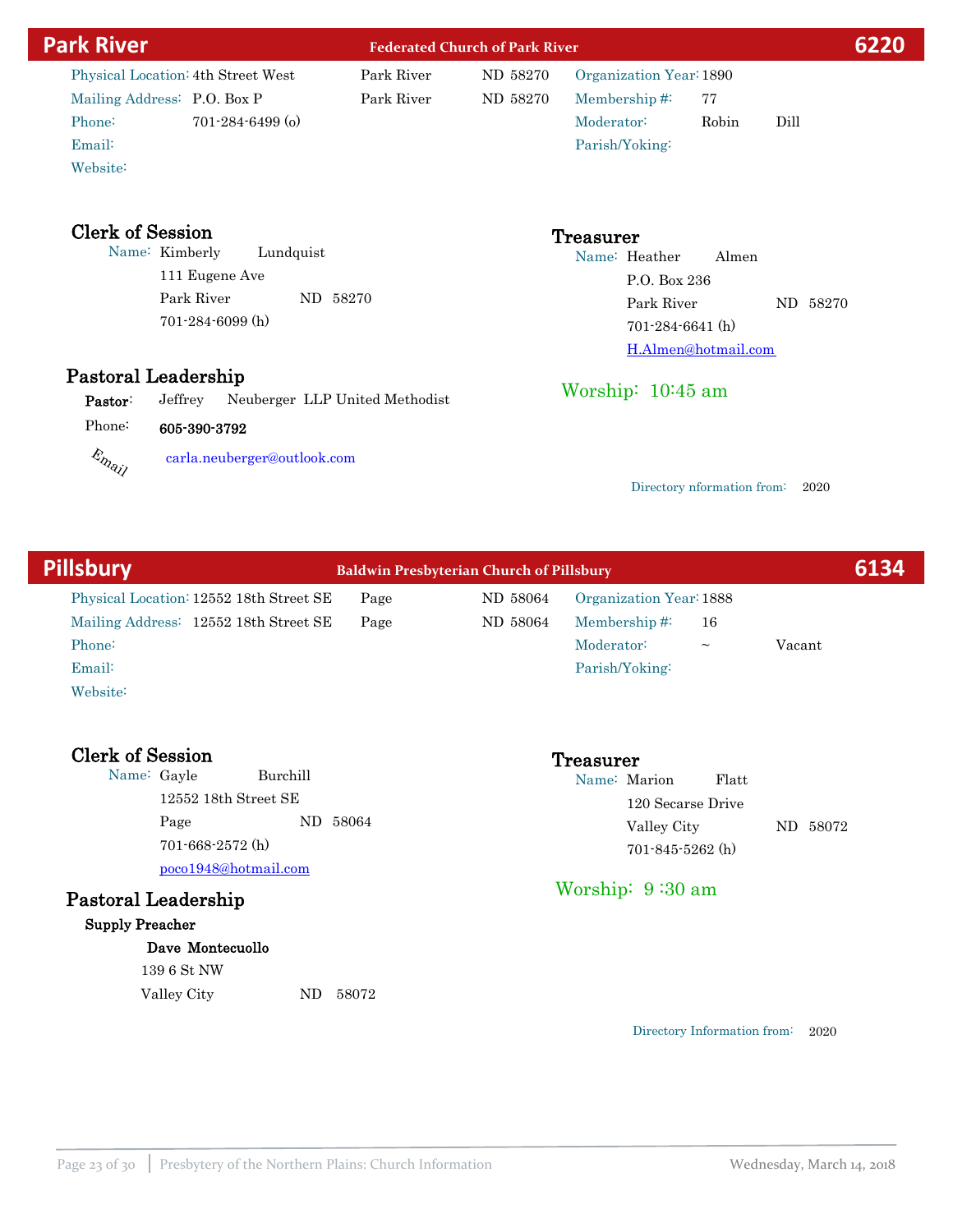| <b>Portal</b>                                        | <b>First Presbyterian Church of Portal</b>  |          |                         | 6168                                 |
|------------------------------------------------------|---------------------------------------------|----------|-------------------------|--------------------------------------|
| Physical Location: 11 2nd Avenue West                | Portal                                      | ND 58772 | Organization Year: 1906 |                                      |
| Mailing Address: P.O. Box 1                          | Portal                                      | ND 58772 | Membership#:            | $\overline{4}$                       |
| Phone:                                               |                                             |          | Moderator:              | Deborah<br>Burger-Peery              |
| Email:                                               |                                             |          | Parish/Yoking:          | <b>International Pastoral Charge</b> |
| Website:                                             |                                             |          |                         |                                      |
| <b>Clerk of Session</b>                              |                                             |          | <b>Treasurer</b>        |                                      |
| Name:<br>Vacant                                      |                                             |          | Name: JoAnn             | Scheldrup                            |
| P.O. Box 1                                           |                                             |          | <b>Box 187</b>          |                                      |
| Portal<br>ND 58772                                   |                                             |          | Portal                  | ND 58772                             |
| 306-927-2210 (h)                                     |                                             |          | $701 - 926 - 4251$ (h)  |                                      |
| Pastoral Leadership<br><b>Student Supply Minster</b> |                                             |          | Worship: 10 am          |                                      |
| Jason Richards                                       | United Church of Canada                     |          |                         |                                      |
| 1222 3rd St                                          |                                             |          |                         |                                      |
| Estevan, SK S4A OR9                                  |                                             |          |                         |                                      |
| <b>CANADA</b>                                        | 306-485-6888 (cell)                         |          |                         | Directory Information from:<br>2020  |
| <b>Rad Lake Falls</b>                                | First Prochytorian Church of Pod Lake Falls |          |                         | <b>3700</b>                          |

| <b>Red Lake Falls</b><br><b>First Presbyterian Church of Red Lake Falls</b> |                                                         |                |          |                         |        | 3700    |  |
|-----------------------------------------------------------------------------|---------------------------------------------------------|----------------|----------|-------------------------|--------|---------|--|
|                                                                             | Physical Location: 310 North Main Avenue Red Lake Falls |                | MN 56750 | Organization Year: 1885 |        |         |  |
|                                                                             | Mailing Address: P.O. Box 87                            | Red Lake Falls | MN 56750 | Membership# $\ddot{ }$  | 43     |         |  |
| Phone:                                                                      | $218 - 253 - 2688$ (o)                                  |                |          | Moderator:              | Daniel | Wolpert |  |
| Email:                                                                      |                                                         |                |          | Parish/Yoking:          |        |         |  |
| Website:                                                                    |                                                         |                |          |                         |        |         |  |
|                                                                             |                                                         |                |          |                         |        |         |  |

| <b>Clerk of Session</b> |                                                                                                  |                                 | <b>Treasurer</b> |                                                                                    |      |                                 |
|-------------------------|--------------------------------------------------------------------------------------------------|---------------------------------|------------------|------------------------------------------------------------------------------------|------|---------------------------------|
| Name: Gary              | Purath<br>10504 250th Street SW<br>Red Lake Falls<br>$218 - 253 - 2600$ (h)<br>purbull@yahoo.com | MN 56750<br>218-686-6046 (cell) | Name: JoAnn      | 1008 6th Street NE<br>Red Lake Falls<br>$218 - 253 - 2637$ (h)<br>jozutz@yahoo.com | Zutz | MN 56750<br>218-280-6615 (cell) |
| Pastoral Leadership     |                                                                                                  |                                 |                  | Worship: 10 am                                                                     |      |                                 |
| Pastor                  |                                                                                                  |                                 |                  |                                                                                    |      |                                 |

Vacant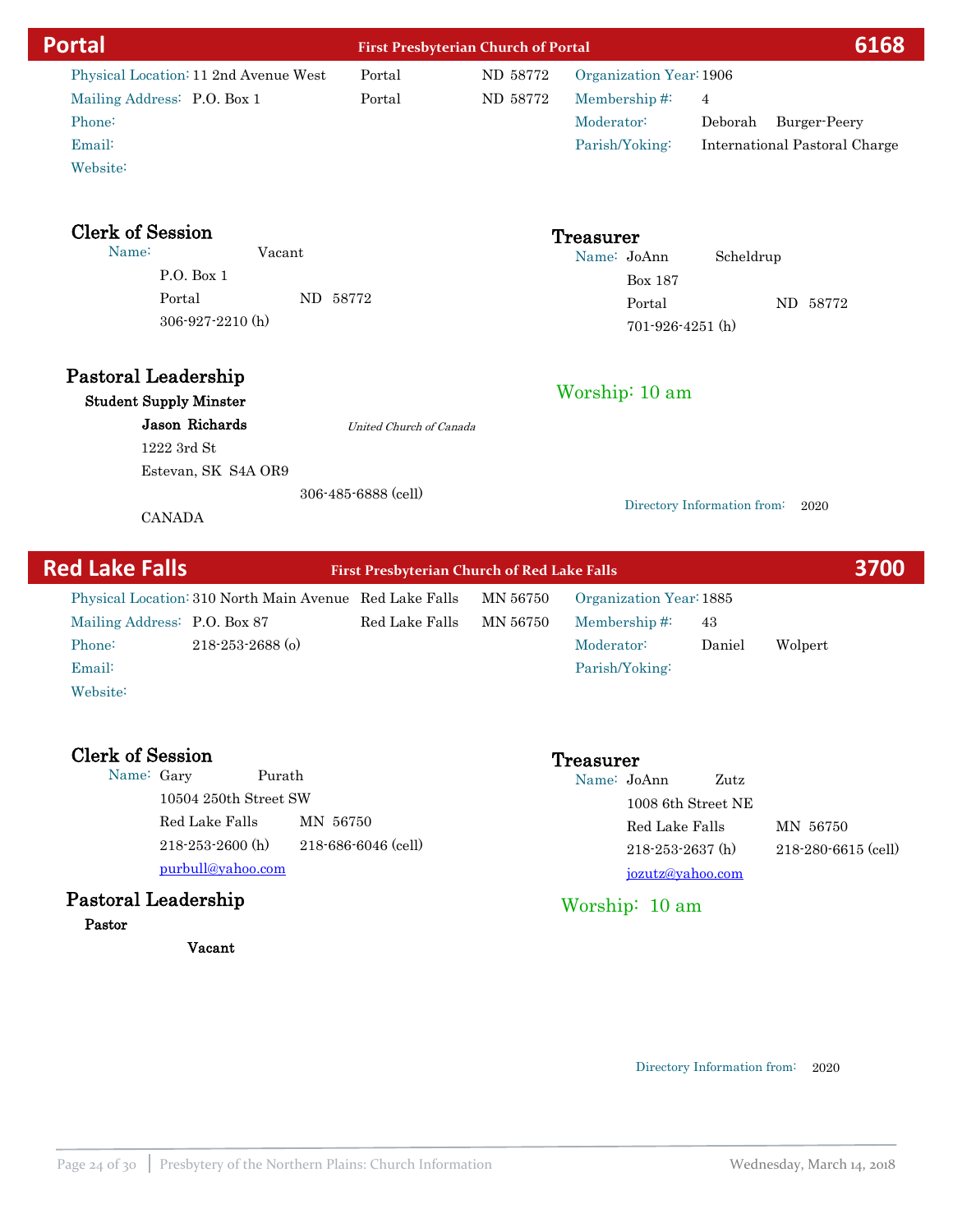| <b>Rhame</b>                                                                                                                                                  | Lyle Presbyterian Church of Rhame |          |                                                                                   |                                    | 6106                                  |
|---------------------------------------------------------------------------------------------------------------------------------------------------------------|-----------------------------------|----------|-----------------------------------------------------------------------------------|------------------------------------|---------------------------------------|
| Physical Location: 15 miles north of Rhame<br>Mailing Address: PO Box 252<br>Phone:<br>Email:<br>squirrelblog@mac.com<br>Website:<br>www.lylepresbyterian.com | Bowman                            | ND 58623 | Organization Year: 1912<br>Membership#:<br>Moderator:<br>Parish/Yoking:           | 3<br>$\thicksim$                   | Vacant                                |
| <b>Clerk of Session</b><br>Name: Jason<br>Waskiewicz<br>PO Box 252<br>Bowman<br>ND 58623<br>$701 - 523 - 4820$ (h)<br>squirrelblog@mac.com                    | $701 - 523 - 5557$ (cell)         |          | <b>Treasurer</b><br>Name: Jason<br>PO Box 252<br>Bowman<br>$701 - 523 - 4820$ (h) | Waskiewicz<br>squirrelblog@mac.com | ND 58623<br>$701 - 523 - 5557$ (cell) |
| Pastoral Leadership<br><b>Supply Pastor</b><br><b>Terry Bagley</b><br>409 Fargo Blvd<br>Rhame<br>ND<br>701-279-5760 (h)                                       | Non Denominational<br>58623       |          | Worship: 9 am                                                                     | Directory Information from:        | 2020                                  |

| <b>Rolla/St John</b> |                               |                                      | Presbyterian Church of Rolla/St. John |          |                         |        |       | 6149 |
|----------------------|-------------------------------|--------------------------------------|---------------------------------------|----------|-------------------------|--------|-------|------|
|                      |                               | Physical Location: 101 NE 1st Street | Rolla                                 | ND 58367 | Organization Year: 1961 |        |       |      |
|                      | Mailing Address: P.O. Box 626 |                                      | Rolla                                 | ND 58367 | Membership# $\ddot{=}$  | 150    |       |      |
|                      | Phone:                        | $701 - 477 - 5376$ (o)               |                                       |          | Moderator:              | Elaine | Sveet |      |
|                      | Email:                        | persj@utma.com                       |                                       |          | Parish/Yoking:          |        |       |      |
|                      | Website:                      |                                      |                                       |          |                         |        |       |      |

| <b>Clerk of Session</b> |                     | <b>Treasurer</b> |                        |       |                     |
|-------------------------|---------------------|------------------|------------------------|-------|---------------------|
| Name: Anita<br>Barrett  |                     | Name: Janie      |                        | Boyum |                     |
| $108$ 4th Ave           |                     |                  | P.O. Box 908           |       |                     |
| Munich                  | ND 58352            |                  | Rolla                  |       | 58367<br>ND         |
| $701 - 682 - 5106$ (h)  | 701-350-0002 (cell) |                  | $701 - 477 - 6255$ (h) |       | 701-550-9593 (cell) |
| dabar@utma.com          |                     |                  | janieboyum@yahoo.com   |       |                     |
| Pastoral Leadership     |                     |                  |                        |       |                     |
| Supply                  |                     |                  | Worship: 9 am St. John |       |                     |
| Paul Schlador           |                     |                  | 10 am Rolla            |       |                     |
| P.O. Box 626            |                     |                  |                        |       |                     |
| Rolla                   | ND 58367            |                  |                        |       |                     |
|                         | 515-402-8237 (cell) |                  |                        |       |                     |

paulschlador@gmail.com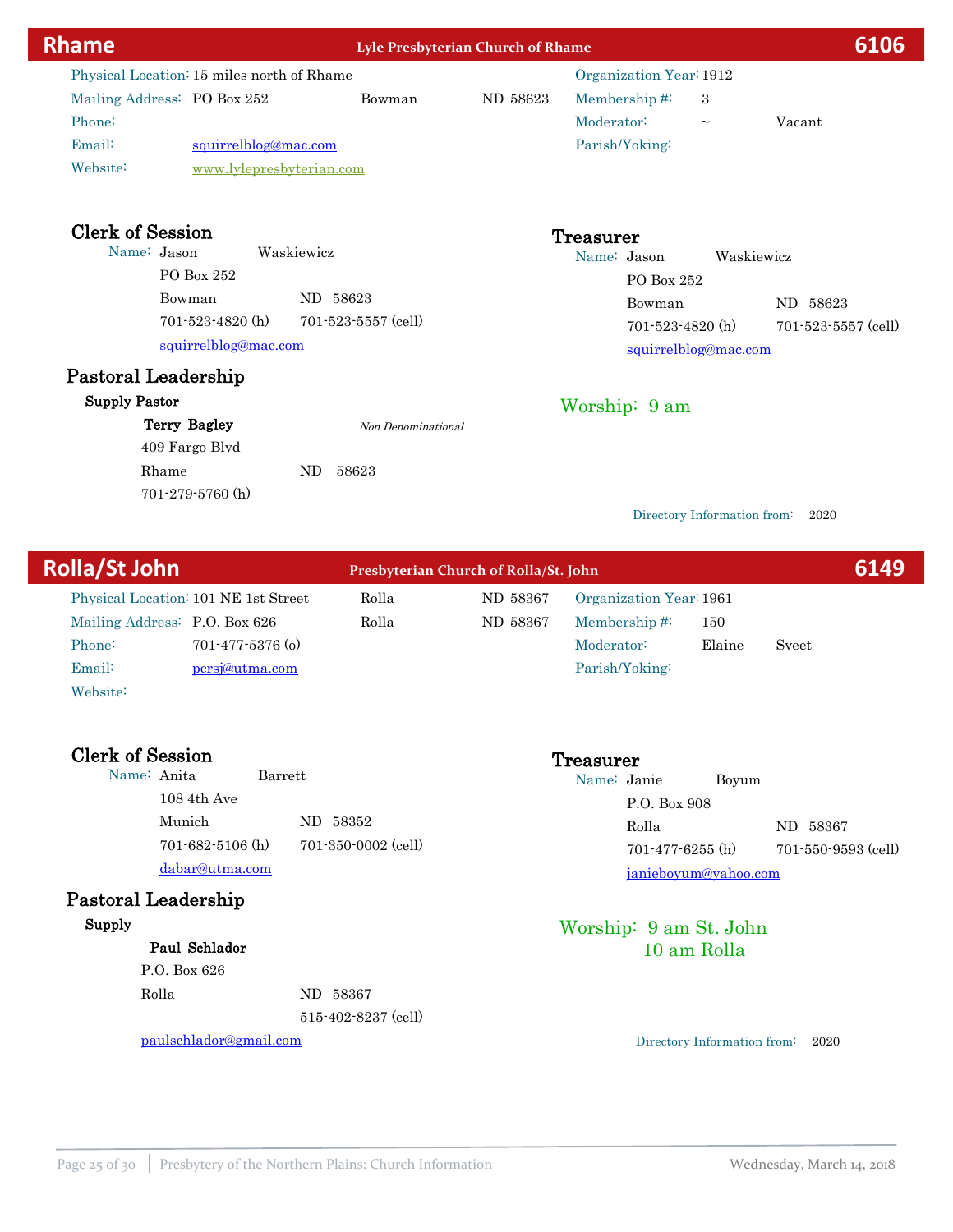| <b>Clerk of Session</b><br><b>Treasurer</b><br>Name: Connie<br>Thompson<br>Name: Sheila<br><b>Braaten</b><br>131 10th Street SW<br>904 5th St SE<br>ND 58368<br>Rugby<br>Rugby<br>ND 58368<br>701-776-5733 (h)<br>701-208-1659 (cell)<br>701-772-7024 (cell)<br>butterflyladycrt@yahoo.com<br>sheilaV@gondtc.com<br>Pastoral Leadership<br>Worship: 11 am<br>Supply<br>Don Andrews<br>United Methodist Church<br>1510 South Main Street<br>ND 58368<br>Rugby<br>701-839-0937 (h)<br>Directory Information from: 2020<br><b>Steele</b><br><b>First Presbyterian Church of Steele</b><br>Steele<br>Physical Location: 103 N. Mitchell Avenue<br>ND 58482<br>Organization Year: 1883<br>Mailing Address: P.O. Box 173<br>Steele<br>ND 58482<br>Membership#:<br>16<br>Phone:<br>Moderator:<br>$701 - 475 - 2410$ (o)<br>Vacant<br>$\thicksim$<br>Email:<br>abpooch@bektel.com<br>Parish/Yoking:<br>Website:<br><b>Clerk of Session</b><br><b>Treasurer</b><br>Name: Rhonda<br>Binder<br>Name: Vern<br>Heim<br>P.O. Box 242<br>P.O. Box 173<br>Steele<br>ND 58782<br>Steele<br>ND 58482<br>701-475-2255<br>$701 - 475 - 2410$ (h)<br>701-391-5733 (cell)<br>rbinders@bektel.com<br>vmheim@bektel.com<br><b>Pastoral Leadership</b><br>Worship: 9:30 am<br>Lay Pastor<br>Bob Schoepp<br>Word of Faith Outreach & Ministry<br>P.O. Box 112<br>Steele<br>ND 58482<br>$701 - 475 - 2445$ (h)<br>701-202-1276 (cell)<br>abpooch@bektel.com<br>Directory Information from:<br>2020 | Website: |  |  |  |
|-------------------------------------------------------------------------------------------------------------------------------------------------------------------------------------------------------------------------------------------------------------------------------------------------------------------------------------------------------------------------------------------------------------------------------------------------------------------------------------------------------------------------------------------------------------------------------------------------------------------------------------------------------------------------------------------------------------------------------------------------------------------------------------------------------------------------------------------------------------------------------------------------------------------------------------------------------------------------------------------------------------------------------------------------------------------------------------------------------------------------------------------------------------------------------------------------------------------------------------------------------------------------------------------------------------------------------------------------------------------------------------------------------------------------------------------------------------------------|----------|--|--|--|
| 6107                                                                                                                                                                                                                                                                                                                                                                                                                                                                                                                                                                                                                                                                                                                                                                                                                                                                                                                                                                                                                                                                                                                                                                                                                                                                                                                                                                                                                                                                    |          |  |  |  |
|                                                                                                                                                                                                                                                                                                                                                                                                                                                                                                                                                                                                                                                                                                                                                                                                                                                                                                                                                                                                                                                                                                                                                                                                                                                                                                                                                                                                                                                                         |          |  |  |  |
|                                                                                                                                                                                                                                                                                                                                                                                                                                                                                                                                                                                                                                                                                                                                                                                                                                                                                                                                                                                                                                                                                                                                                                                                                                                                                                                                                                                                                                                                         |          |  |  |  |
|                                                                                                                                                                                                                                                                                                                                                                                                                                                                                                                                                                                                                                                                                                                                                                                                                                                                                                                                                                                                                                                                                                                                                                                                                                                                                                                                                                                                                                                                         |          |  |  |  |
|                                                                                                                                                                                                                                                                                                                                                                                                                                                                                                                                                                                                                                                                                                                                                                                                                                                                                                                                                                                                                                                                                                                                                                                                                                                                                                                                                                                                                                                                         |          |  |  |  |
|                                                                                                                                                                                                                                                                                                                                                                                                                                                                                                                                                                                                                                                                                                                                                                                                                                                                                                                                                                                                                                                                                                                                                                                                                                                                                                                                                                                                                                                                         |          |  |  |  |
|                                                                                                                                                                                                                                                                                                                                                                                                                                                                                                                                                                                                                                                                                                                                                                                                                                                                                                                                                                                                                                                                                                                                                                                                                                                                                                                                                                                                                                                                         |          |  |  |  |
|                                                                                                                                                                                                                                                                                                                                                                                                                                                                                                                                                                                                                                                                                                                                                                                                                                                                                                                                                                                                                                                                                                                                                                                                                                                                                                                                                                                                                                                                         |          |  |  |  |
|                                                                                                                                                                                                                                                                                                                                                                                                                                                                                                                                                                                                                                                                                                                                                                                                                                                                                                                                                                                                                                                                                                                                                                                                                                                                                                                                                                                                                                                                         |          |  |  |  |
|                                                                                                                                                                                                                                                                                                                                                                                                                                                                                                                                                                                                                                                                                                                                                                                                                                                                                                                                                                                                                                                                                                                                                                                                                                                                                                                                                                                                                                                                         |          |  |  |  |
|                                                                                                                                                                                                                                                                                                                                                                                                                                                                                                                                                                                                                                                                                                                                                                                                                                                                                                                                                                                                                                                                                                                                                                                                                                                                                                                                                                                                                                                                         |          |  |  |  |
|                                                                                                                                                                                                                                                                                                                                                                                                                                                                                                                                                                                                                                                                                                                                                                                                                                                                                                                                                                                                                                                                                                                                                                                                                                                                                                                                                                                                                                                                         |          |  |  |  |
|                                                                                                                                                                                                                                                                                                                                                                                                                                                                                                                                                                                                                                                                                                                                                                                                                                                                                                                                                                                                                                                                                                                                                                                                                                                                                                                                                                                                                                                                         |          |  |  |  |
|                                                                                                                                                                                                                                                                                                                                                                                                                                                                                                                                                                                                                                                                                                                                                                                                                                                                                                                                                                                                                                                                                                                                                                                                                                                                                                                                                                                                                                                                         |          |  |  |  |
|                                                                                                                                                                                                                                                                                                                                                                                                                                                                                                                                                                                                                                                                                                                                                                                                                                                                                                                                                                                                                                                                                                                                                                                                                                                                                                                                                                                                                                                                         |          |  |  |  |
|                                                                                                                                                                                                                                                                                                                                                                                                                                                                                                                                                                                                                                                                                                                                                                                                                                                                                                                                                                                                                                                                                                                                                                                                                                                                                                                                                                                                                                                                         |          |  |  |  |
|                                                                                                                                                                                                                                                                                                                                                                                                                                                                                                                                                                                                                                                                                                                                                                                                                                                                                                                                                                                                                                                                                                                                                                                                                                                                                                                                                                                                                                                                         |          |  |  |  |
|                                                                                                                                                                                                                                                                                                                                                                                                                                                                                                                                                                                                                                                                                                                                                                                                                                                                                                                                                                                                                                                                                                                                                                                                                                                                                                                                                                                                                                                                         |          |  |  |  |
|                                                                                                                                                                                                                                                                                                                                                                                                                                                                                                                                                                                                                                                                                                                                                                                                                                                                                                                                                                                                                                                                                                                                                                                                                                                                                                                                                                                                                                                                         |          |  |  |  |
|                                                                                                                                                                                                                                                                                                                                                                                                                                                                                                                                                                                                                                                                                                                                                                                                                                                                                                                                                                                                                                                                                                                                                                                                                                                                                                                                                                                                                                                                         |          |  |  |  |
|                                                                                                                                                                                                                                                                                                                                                                                                                                                                                                                                                                                                                                                                                                                                                                                                                                                                                                                                                                                                                                                                                                                                                                                                                                                                                                                                                                                                                                                                         |          |  |  |  |
|                                                                                                                                                                                                                                                                                                                                                                                                                                                                                                                                                                                                                                                                                                                                                                                                                                                                                                                                                                                                                                                                                                                                                                                                                                                                                                                                                                                                                                                                         |          |  |  |  |
|                                                                                                                                                                                                                                                                                                                                                                                                                                                                                                                                                                                                                                                                                                                                                                                                                                                                                                                                                                                                                                                                                                                                                                                                                                                                                                                                                                                                                                                                         |          |  |  |  |
|                                                                                                                                                                                                                                                                                                                                                                                                                                                                                                                                                                                                                                                                                                                                                                                                                                                                                                                                                                                                                                                                                                                                                                                                                                                                                                                                                                                                                                                                         |          |  |  |  |
|                                                                                                                                                                                                                                                                                                                                                                                                                                                                                                                                                                                                                                                                                                                                                                                                                                                                                                                                                                                                                                                                                                                                                                                                                                                                                                                                                                                                                                                                         |          |  |  |  |
|                                                                                                                                                                                                                                                                                                                                                                                                                                                                                                                                                                                                                                                                                                                                                                                                                                                                                                                                                                                                                                                                                                                                                                                                                                                                                                                                                                                                                                                                         |          |  |  |  |
|                                                                                                                                                                                                                                                                                                                                                                                                                                                                                                                                                                                                                                                                                                                                                                                                                                                                                                                                                                                                                                                                                                                                                                                                                                                                                                                                                                                                                                                                         |          |  |  |  |
|                                                                                                                                                                                                                                                                                                                                                                                                                                                                                                                                                                                                                                                                                                                                                                                                                                                                                                                                                                                                                                                                                                                                                                                                                                                                                                                                                                                                                                                                         |          |  |  |  |
|                                                                                                                                                                                                                                                                                                                                                                                                                                                                                                                                                                                                                                                                                                                                                                                                                                                                                                                                                                                                                                                                                                                                                                                                                                                                                                                                                                                                                                                                         |          |  |  |  |
|                                                                                                                                                                                                                                                                                                                                                                                                                                                                                                                                                                                                                                                                                                                                                                                                                                                                                                                                                                                                                                                                                                                                                                                                                                                                                                                                                                                                                                                                         |          |  |  |  |

Membership #: 8

Moderator: Deborah Burger-Peery

Parish/Yoking:

Mailing Address: 1510 South Main Street Rugby ND 58368

Email:

Phone: 701-776-2832 (o)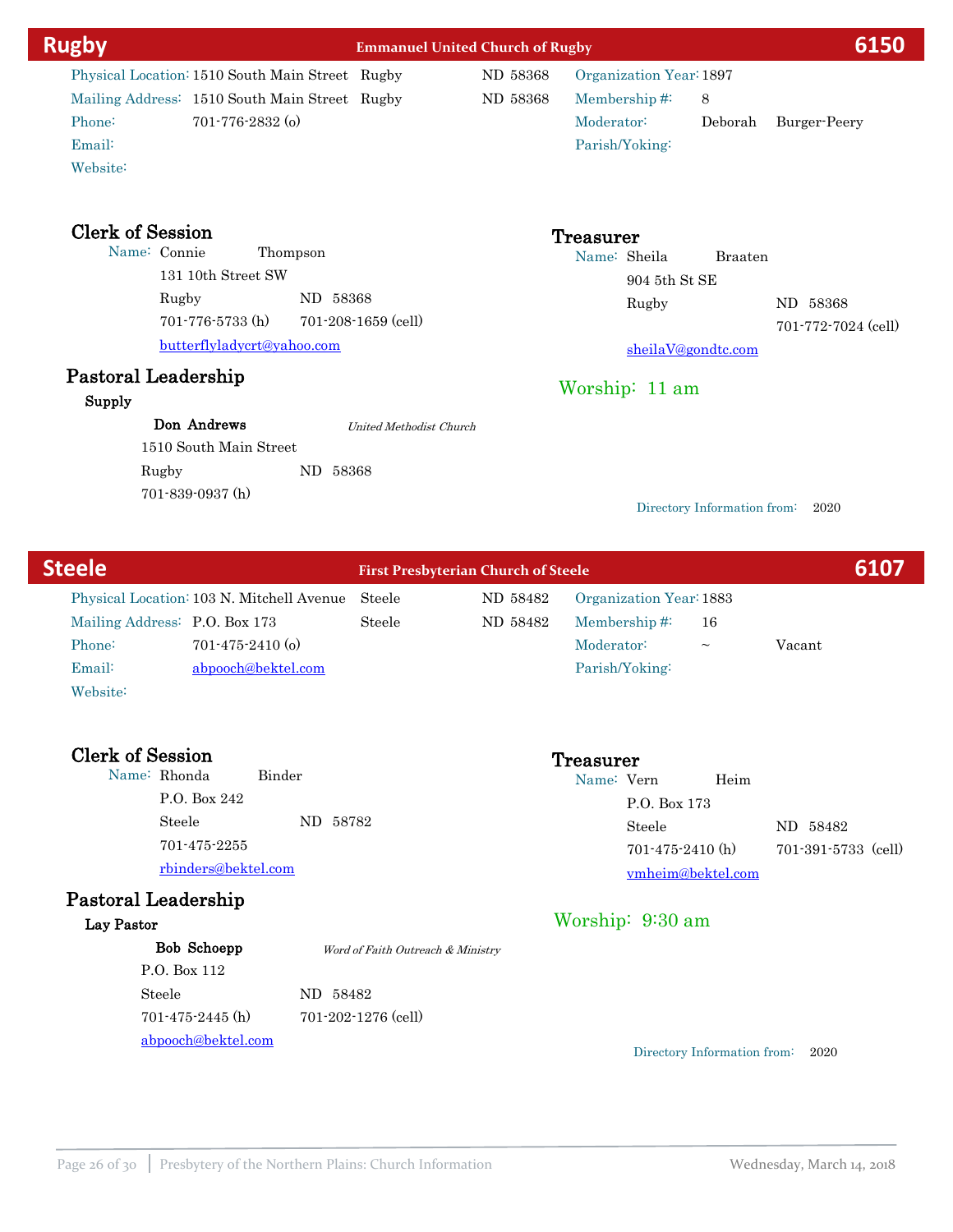| <b>Tower City</b>      |                                                                                                                                                                                                 |                      | <b>Presbyterian Church of Tower City</b> |                      |                                                                                                                                                                  |  |  |
|------------------------|-------------------------------------------------------------------------------------------------------------------------------------------------------------------------------------------------|----------------------|------------------------------------------|----------------------|------------------------------------------------------------------------------------------------------------------------------------------------------------------|--|--|
|                        | Tower City                                                                                                                                                                                      | ND 58071             |                                          |                      |                                                                                                                                                                  |  |  |
|                        | Tower City                                                                                                                                                                                      | ND 58071             | Membership#:                             | 11                   |                                                                                                                                                                  |  |  |
|                        |                                                                                                                                                                                                 |                      | Moderator:                               | Donna<br>Monteith    |                                                                                                                                                                  |  |  |
|                        |                                                                                                                                                                                                 |                      | Parish/Yoking:                           | Sibley Trails Parish |                                                                                                                                                                  |  |  |
|                        |                                                                                                                                                                                                 |                      |                                          |                      |                                                                                                                                                                  |  |  |
| <b>Otterness</b>       |                                                                                                                                                                                                 |                      | Name: Jane                               | Pierce               |                                                                                                                                                                  |  |  |
| $13025$ 34th Street SE |                                                                                                                                                                                                 | 2984 136th Avenue SE |                                          |                      |                                                                                                                                                                  |  |  |
|                        |                                                                                                                                                                                                 |                      | Buffalo                                  | ND 58011             |                                                                                                                                                                  |  |  |
|                        |                                                                                                                                                                                                 |                      |                                          |                      |                                                                                                                                                                  |  |  |
|                        |                                                                                                                                                                                                 |                      |                                          |                      |                                                                                                                                                                  |  |  |
|                        |                                                                                                                                                                                                 |                      |                                          |                      |                                                                                                                                                                  |  |  |
|                        | Physical Location: 408 Church Street<br>Mailing Address: 408 Church Street<br>otterness@ictc.com<br>Tower City<br>$701 - 749 - 2512$ (h)<br>otterness@ictc.com<br>Pastoral Leadership<br>Vacant | ND 58071             |                                          | Treasurer            | 6136<br>Organization Year: 1880<br>(Buffalo/Tower City)<br>$701 - 749 - 2557$ (h)<br>jpierce@ictc.com<br>Worship: 10 am Summers<br>11:15 am Buffalo Sept. - June |  |  |

| <b>Towner</b>                           | <b>Presbyterian Church of Towner</b> |          |                         |                             | 6153         |
|-----------------------------------------|--------------------------------------|----------|-------------------------|-----------------------------|--------------|
| Physical Location: 101 Second Avenue SW | Towner                               | ND 58788 | Organization Year: 1893 |                             |              |
| Mailing Address: PO Box 148             | Towner                               | ND 58788 | Membership#:            | 18                          |              |
| Phone:                                  |                                      |          | Moderator:              | Deborah                     | Burger-Peery |
| Email:<br>clicknde@SRT.com              |                                      |          | Parish/Yoking:          |                             |              |
| Website:                                |                                      |          |                         |                             |              |
| <b>Clerk of Session</b>                 |                                      |          | Treasurer               |                             |              |
| Name: Edith<br>Wagar                    |                                      |          | Name: Linda             | Bailey                      |              |
| 97 69th Street NE                       |                                      |          |                         | 7075 6th Avenue NE          |              |
| ND 58788<br>Towner                      |                                      |          | Towner                  |                             | ND 58788     |
| $701 - 537 - 5257$ (h)                  |                                      |          | $701 - 537 - 5538$ (h)  |                             |              |
| clicknde@srt.com                        |                                      |          | baileyLJ@srt.com        |                             |              |
| Pastoral Leadership                     |                                      |          |                         |                             |              |
| Supply                                  |                                      |          |                         |                             |              |
| Don Andrews                             | United Methodist Church              |          | Worship: 9:30 am        |                             |              |
| 1510 South Main Street                  |                                      |          |                         |                             |              |
| Rugby<br>ND 58368                       |                                      |          |                         |                             |              |
| 701-839-0937 (h)                        |                                      |          |                         |                             |              |
|                                         |                                      |          |                         | Directory Information from: | 2020         |
|                                         |                                      |          |                         |                             |              |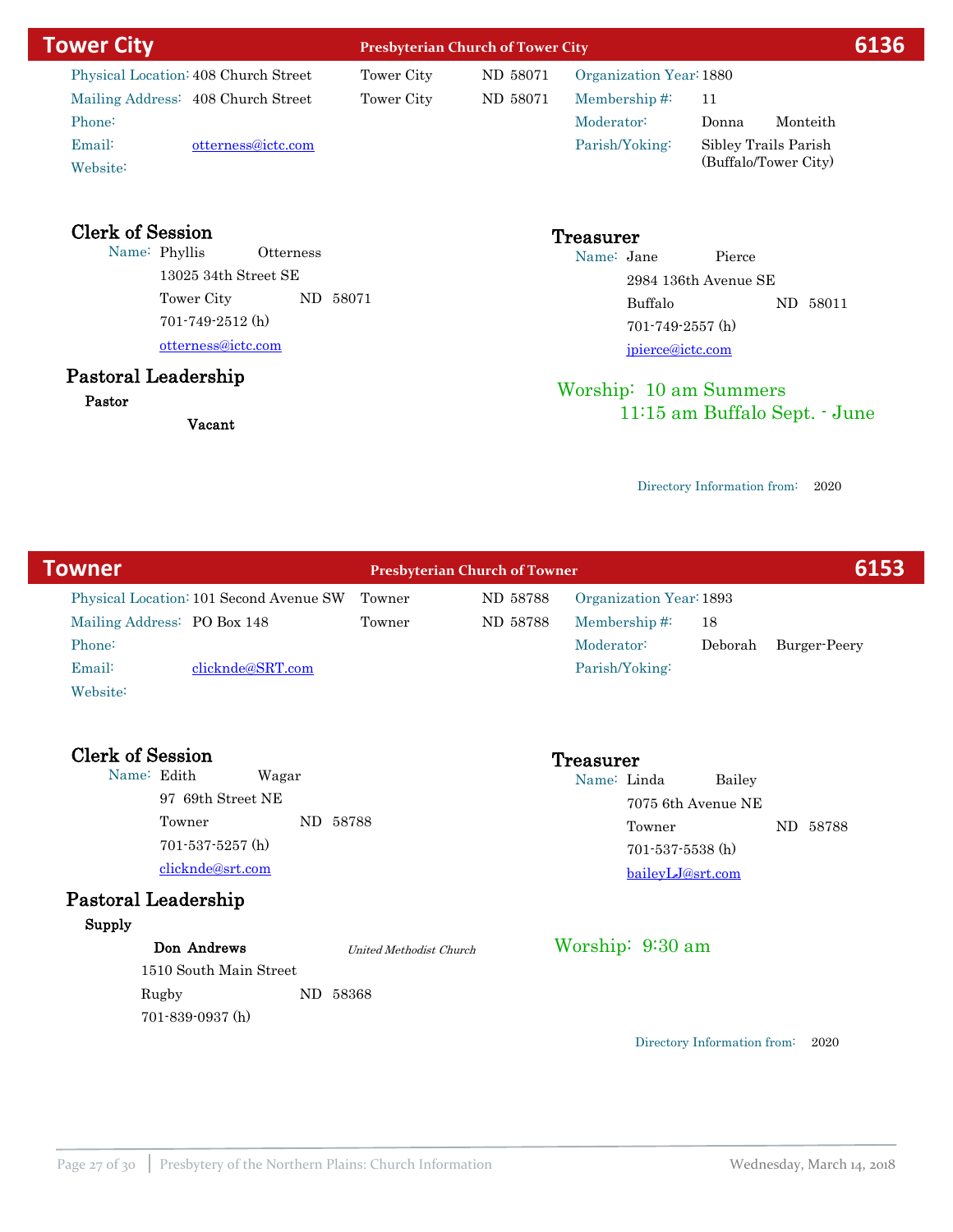| Walhalla                                         | Park Center-Walhalla Presbyterian Church |          |                            |        | 9573     |
|--------------------------------------------------|------------------------------------------|----------|----------------------------|--------|----------|
| Physical Location: 811 Delano Avenue             | Walhalla                                 | ND 58282 | Organization Year: 1885    |        |          |
| Mailing Address: P.O. Box 516                    | Walhalla                                 | ND 58282 | Membership#:               | 47     |          |
| 701-549-3332 (o)<br>Phone:                       |                                          |          | Moderator:                 | Martha | McDowell |
| Email:<br>blzeller@utma.com                      |                                          |          | Parish/Yoking:             |        |          |
| Website:                                         |                                          |          |                            |        |          |
| <b>Clerk of Session</b><br>Name: Liann<br>Zeller |                                          |          | <b>Treasurer</b>           |        |          |
| P.O. Box 615                                     |                                          |          | Name: Glen<br>P.O. Box 516 | Millar |          |
| Walhalla                                         | ND 58282                                 |          | Walhalla                   |        |          |
| 701-549-3593 (h)                                 |                                          |          | $701 - 549 - 3132$ (h)     |        | ND 58282 |
| blzeller@utma.com                                |                                          |          |                            |        |          |
| Pastoral Leadership                              |                                          |          |                            |        |          |
| Supply                                           |                                          |          | Worship: 9:30 am           |        |          |
| Vacant                                           |                                          |          |                            |        |          |
|                                                  |                                          |          |                            |        |          |

| <b>Watford City</b>                               | <b>First Presbyterian Church of Watford City</b> |          |                         |          |        | 6172 |
|---------------------------------------------------|--------------------------------------------------|----------|-------------------------|----------|--------|------|
| Physical Location: 316 4th Avenue NE              | Watford City                                     | ND 58854 | Organization Year: 1909 |          |        |      |
| Mailing Address: PO Box 427                       | Watford City                                     | ND 58854 | Membership# $\ddot{ }$  | 21       |        |      |
| $701 - 842 - 2265$ (o)<br>Phone:                  |                                                  |          | Moderator:              | Deanna   | Reikow |      |
| Email:                                            |                                                  |          | Parish/Yoking:          |          |        |      |
| Website:                                          |                                                  |          |                         |          |        |      |
|                                                   |                                                  |          |                         |          |        |      |
| <b>Clerk of Session</b><br>Name: Dara<br>Langerud |                                                  |          | Treasurer<br>Name: Liz  | Langarud |        |      |

1505 30th Avenue NE Watford City ND 58854 k4dk@restel.net 701-842-4104 (h)

# Pastoral Leadership

Vacant

P.O. Box 18

701-444-2474 (h)

Worship: 10 am

Directory Information from: 2020

Watford City ND 58854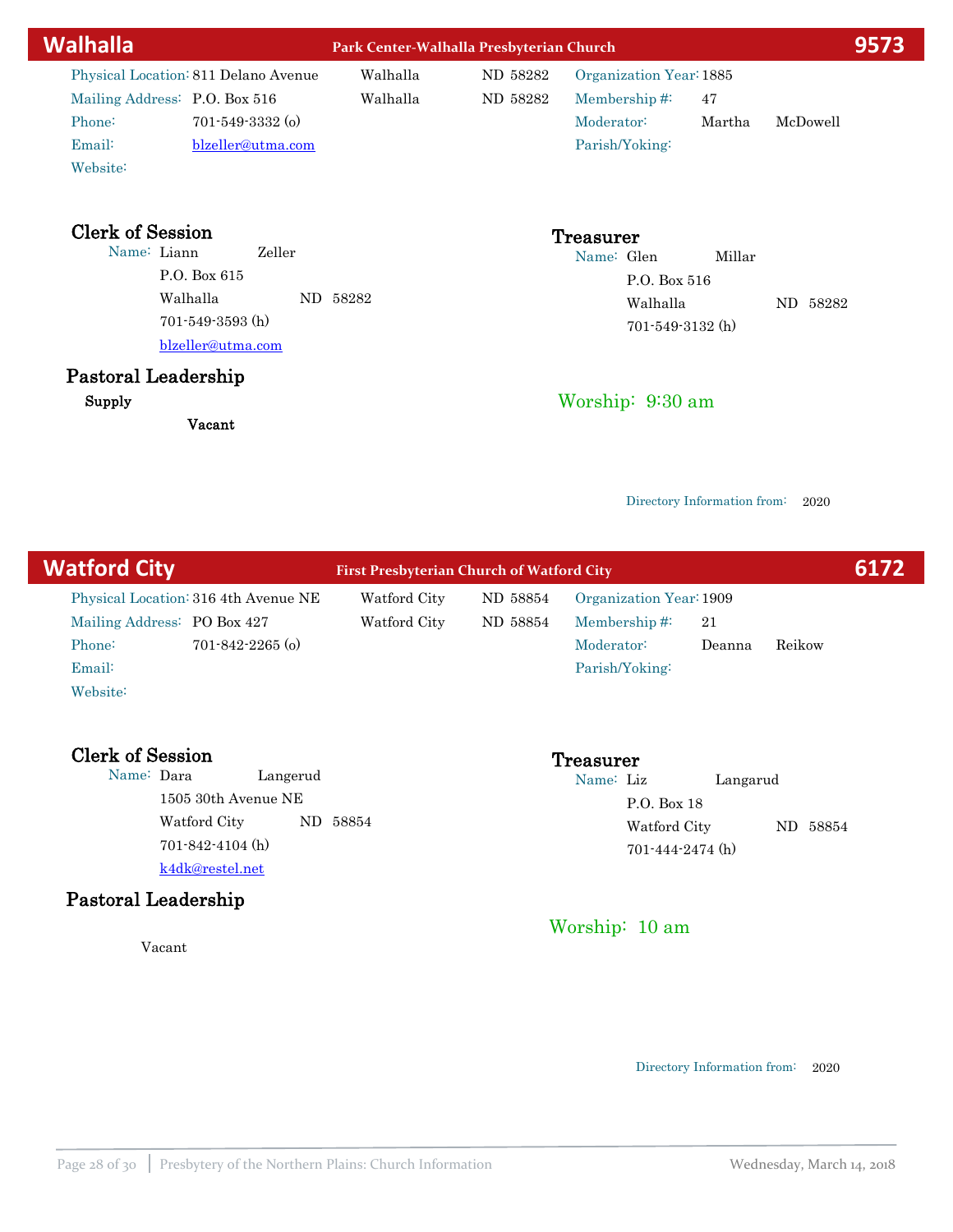| <b>Webster</b>                         |                                                    | <b>Webster Chapel</b> |                         |                             | 6154                |
|----------------------------------------|----------------------------------------------------|-----------------------|-------------------------|-----------------------------|---------------------|
| Physical Location: 6123 79th Avenue NE | Webster                                            | ND 58382              | Organization Year: 1885 |                             |                     |
| Mailing Address: 6123 79th Avenue NE   | Webster                                            | ND 58382              | Membership#:            | 11                          |                     |
| Phone:                                 |                                                    |                       | Moderator:              | Trudy                       | Dumont              |
| Email:<br>wlindenberg@gondtc.com       |                                                    |                       | Parish/Yoking:          |                             |                     |
| Website:                               |                                                    |                       |                         |                             |                     |
| <b>Clerk of Session</b>                |                                                    |                       | Treasurer               |                             |                     |
| Name: Wayne<br>Lindenberg              |                                                    |                       | Name: Brooke            | Schall                      |                     |
| 6123 79th Avenue NE                    |                                                    |                       |                         | 709 1st Street NE           |                     |
| Webster<br>ND 58382                    |                                                    |                       | Devils Lake             |                             | ND 58301            |
| $701-395-4397$ (h)                     |                                                    |                       |                         | $701 - 662 - 1988$ (h)      | 701-351-7931 (cell) |
| wlindenberg@gondtc.com                 |                                                    |                       |                         | blindenberg@gondtc.com      |                     |
| Pastoral Leadership                    |                                                    |                       |                         |                             |                     |
| Pastor                                 |                                                    |                       | Worship: $8:45$ am      |                             |                     |
| <b>Trudy Dumont</b>                    | Presbyterian Church (USA)                          |                       |                         |                             |                     |
| 501 5th Street NE                      |                                                    |                       |                         |                             |                     |
| Devils Lake<br>ND 58301                |                                                    |                       |                         |                             |                     |
|                                        | 626-825-2330 (cell)                                |                       |                         |                             |                     |
| trudu@comcast.net                      |                                                    |                       |                         | Directory Information from: | 2020                |
| <b>West Fargo</b>                      | <b>Community Presbyterian Church of West Fargo</b> |                       |                         |                             | 6125                |

Physical Location: 702 Sheyenne Street West Fargo ND 58078 Mailing Address: 702 Sheyenne Street West Fargo ND 58078 Email: office@cpcwf.org Phone: 701-282-4135 (o) Website: [www.cpcwf.org](http://www.cpcwf.org)

Clerk of Session<br>
Name: Becky DeJong<br>
Name: Cong<br>
Name: Cong Name: Becky 1007 7th Street W West Fargo ND 58078 701-281-8122 (cell)

bfdejong64@gmail.com

### Pastoral Leadership

### Pastor

Catherine Bishop

1611 Oakwood Drive Presbyterian Church (USA)

West Fargo ND 58078-4315

712-490-8333 (cell)

pastorcathie@cpcwf.org cbishop0420@gmail.com

Boots Misheski bootsm@live.com

Presbytery Commissioners:

Worship: 10 am Summer: 9:30 am

Membership #: 187 Organization Year:1928

Name: Carolyn Meester

451 12th Avenue East

Moderator: Catherine Bishop

cjmeester@msn.com 701-277-5599 (h)

West Fargo ND 58078

Parish/Yoking:

Directory Information from: 2020

Dixon Moorhead dixon.c.moorhead@gmail.com